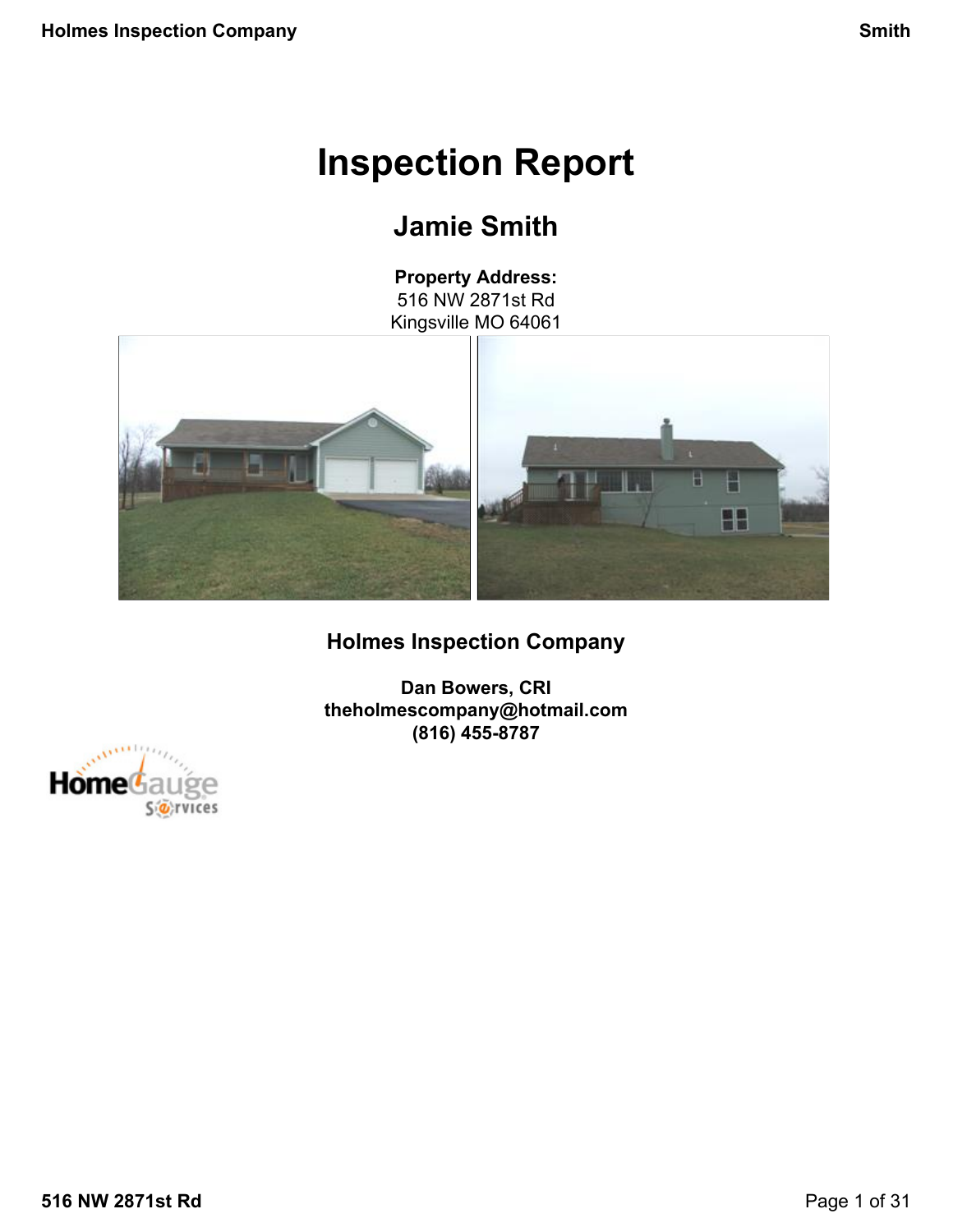# **Table of Contents**

<span id="page-1-0"></span>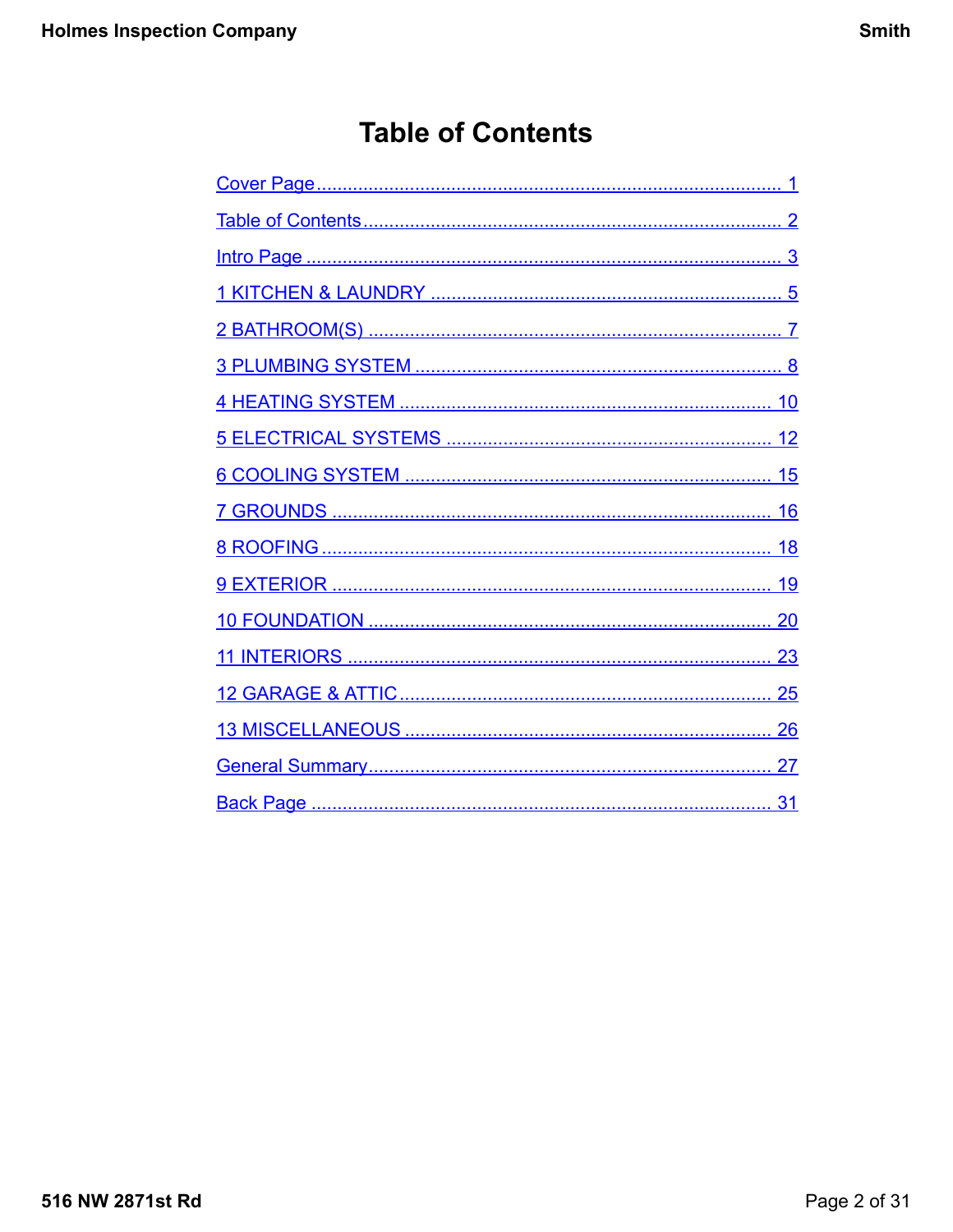<span id="page-2-0"></span>

| Date: 12/20/2016    | <b>Time: 1:30:07 PM</b> | <b>Report ID: 09997-Copy</b>     |
|---------------------|-------------------------|----------------------------------|
| <b>Property:</b>    | <b>Customer:</b>        | <b>Real Estate Professional:</b> |
| 516 NW 2871st Rd    | Jamie Smith             | <b>NONE</b>                      |
| Kingsville MO 64061 |                         |                                  |

### **Comment Key or Definitions**

The following definitions of comment descriptions represent this inspection report. All comments by the inspector should be considered before purchasing this home. Any recommendations by the inspector to modify, repair, replace or for further evaluation suggests that a second opinion or further evaluation by a qualified specialist would be prudent. Any costs associated with further inspection fees, repairs or replacement of components, systems or individual items should be taken into consideration before you purchase the property.

**Inspected (I)** = We visually observed the system, item, or component and in our opinion it appeared to be performing its intended function at the time of the inspection in response to normal use. In our opinion it shows wear, tear or deterioration typical for its age and usage.

**Not Inspected (NI)** = This item, system, or component was not inspected and we make no representations of whether or not it was functioning as intended - nor if it was in operational condition.

**Not Present (NP)** = This item, system, or component was either not visible or not present in this building.

**Repair or Replace (R)** = The item, system, or component was no longer performing its intended function, and in our opinion needs further evaluation **OR** repair by a qualified specialist. Items, systems, components or units that can be modified, repaired or restored to a satisfactory condition may not need replacement.

**Maintenance Repair (MR)** = We consider the comment about this item, system, or component as either: a routine task of ownership; or a suggestion for future upgrades and/or improvements for a new owner.

The building was inspected substantially per the **"Standards-of-Practice"** (SOP) of the National Association of Home Inspectors (**NAHI** - copyright 2003.7). Cosmetic defects, routine maintenance issues or those defects that would be fairly apparent to a casual observer may not be included in the report. The basic inspection report will not detect or list every defect present, and the customer is informed that if such an inspection is desired, it would require both additional time and additional fee's. **The NAHI "SOP" contain certain limitations and exclusions.** These "SOP" can be viewed either online at [www.nahi.org](http://www.nahi.org/) or by asking your Inspector for a copy.

### **REPORT SUMMARY & GENERAL COMMENTS**

We have enclosed a "**GENERAL SUMMARY**" which reflects our key findings at the time and date of our inspection on this property. This summary should not be construed as the complete report, **BUT** simply a brief overview of the conditions or findings most important to us at this time of conditions that we feel are most important in making an informed buy/sell decision. Please remember, however we are not the buyers or sellers of the home, and you should read our report in its entirety and then make your own decisions.

If you have any question about the report, the property or need clarifications on items in the report, please feel free to call.

It was a pleasure serving you,

Dan Bowers, CMI, ACI, CRI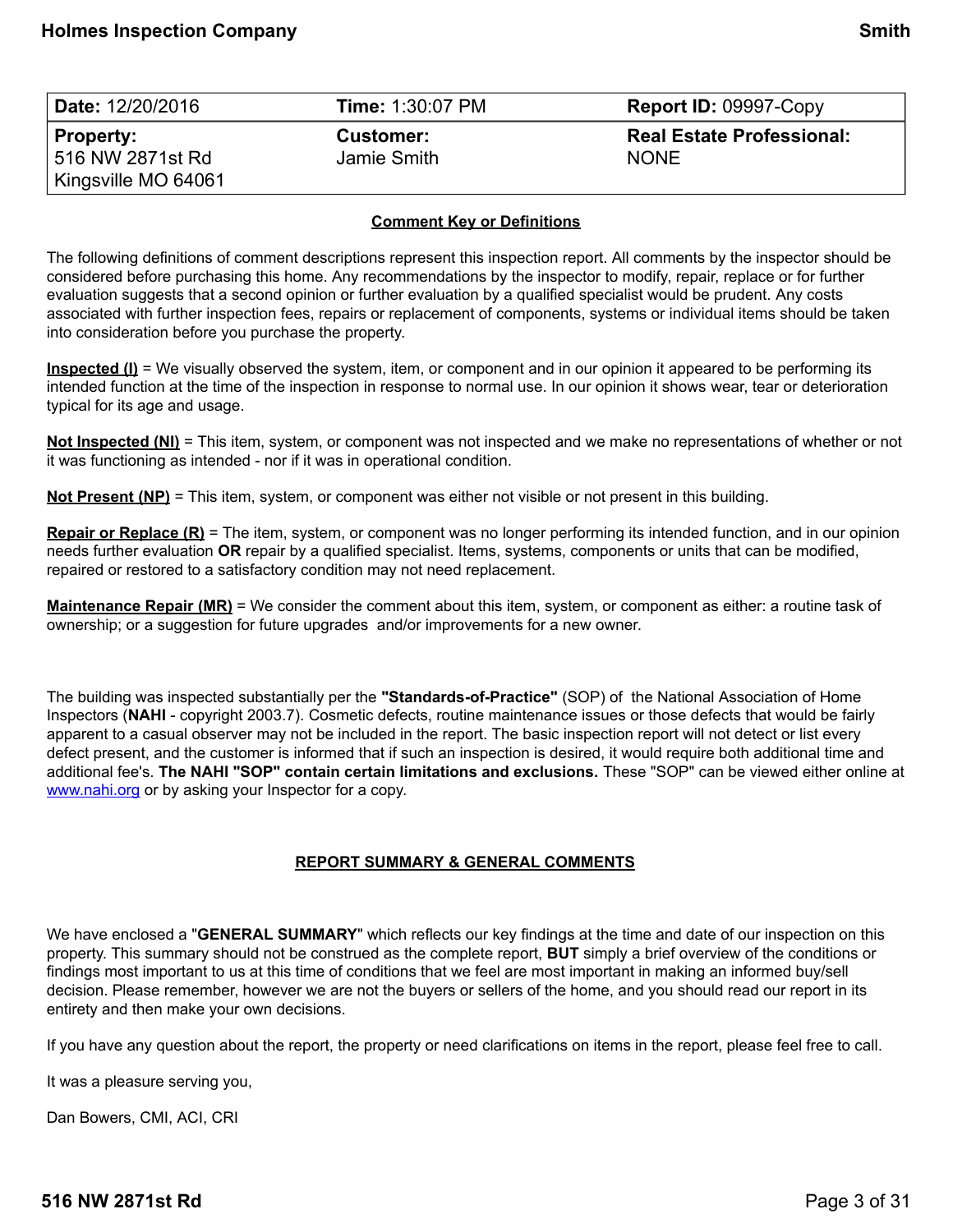| <b>Client Present:</b>         | <b>Others Present:</b>                                                                                                                                                                                    | <b>Agents Present:</b>                                                  |
|--------------------------------|-----------------------------------------------------------------------------------------------------------------------------------------------------------------------------------------------------------|-------------------------------------------------------------------------|
| Yes                            | Yes / Relatives                                                                                                                                                                                           | None                                                                    |
| Weather:                       | Soil:                                                                                                                                                                                                     | Age Of Home:                                                            |
| Cloudy & Light Rain            | Wet                                                                                                                                                                                                       | $7$ Yrs $+/-$                                                           |
| <b>Stories:</b>                | Temperature:                                                                                                                                                                                              | <b>Termite Inspection:</b>                                              |
| 1 Story                        | Mid $40's$                                                                                                                                                                                                | No.                                                                     |
| <b>Radon Screening:</b><br>No. | Distribution of Seller/Owner's Disclosure<br>Notice.:<br>The inspector DID NOT see a copy of the<br>"Sellers Disclosure" prior to the inspection<br>(this limits our access to all known<br>information). | For The Purpose Of The Report The<br><b>House Faces Mostly:</b><br>East |

 $\_$  ,  $\_$  ,  $\_$  ,  $\_$  ,  $\_$  ,  $\_$  ,  $\_$  ,  $\_$  ,  $\_$  ,  $\_$  ,  $\_$  ,  $\_$  ,  $\_$  ,  $\_$  ,  $\_$  ,  $\_$  ,  $\_$  ,  $\_$  ,  $\_$  ,  $\_$  ,  $\_$  ,  $\_$  ,  $\_$  ,  $\_$  ,  $\_$  ,  $\_$  ,  $\_$  ,  $\_$  ,  $\_$  ,  $\_$  ,  $\_$  ,  $\_$  ,  $\_$  ,  $\_$  ,  $\_$  ,  $\_$  ,  $\_$  ,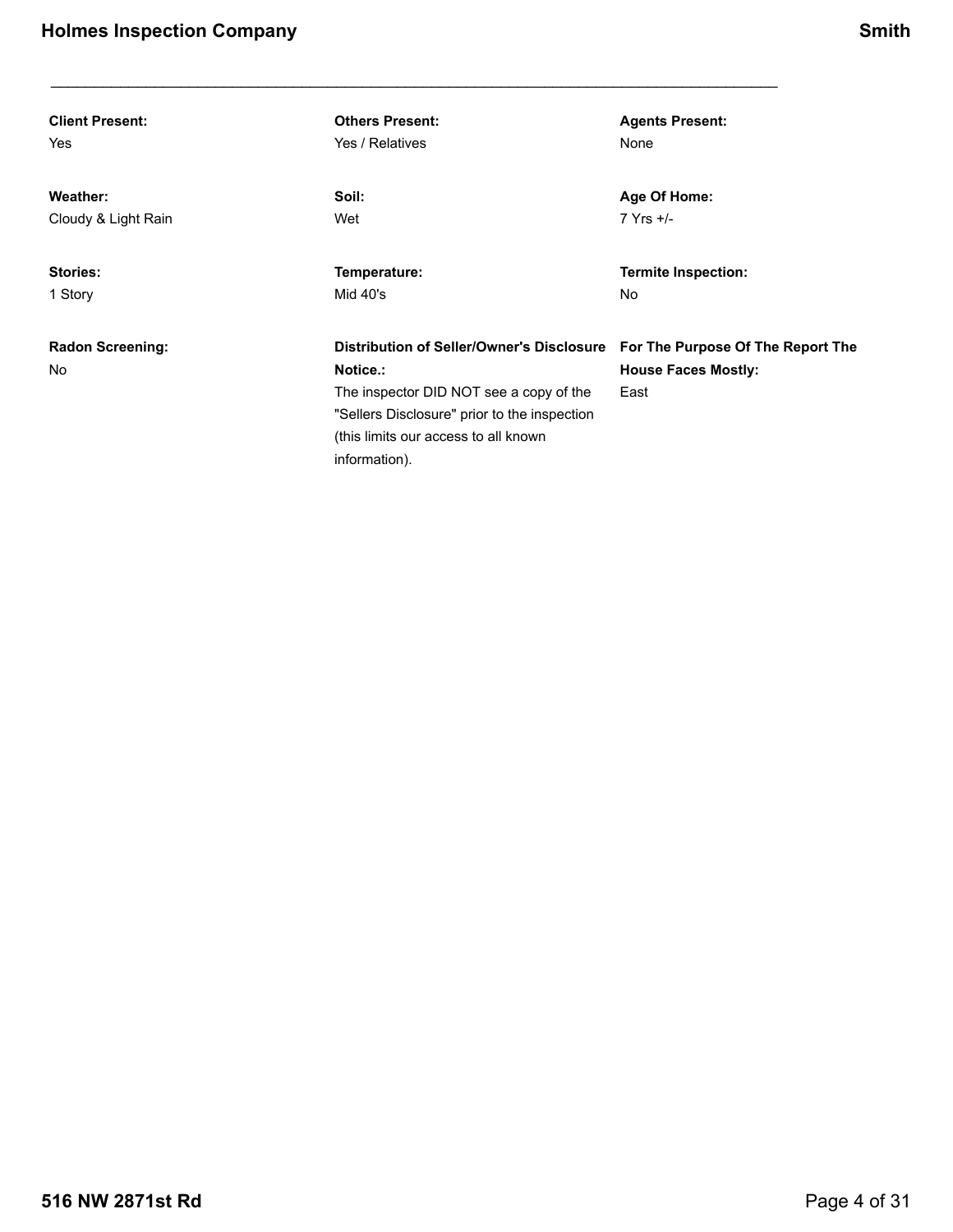# <span id="page-4-0"></span>**1. KITCHEN & LAUNDRY**

Reference the section on **INTERIORS** in regards to walls, floors, doors, windows, ceilings, cabinets, etc. **CERTAIN** built-in **KITCHEN** Appliances are turned on to see if they operate, however it is a **COURTESY CHECK** only and not technically exhaustive, and is **OUTSIDE** the **NAHI** "Standards". **FOR EXAMPLE**, the heating elements of a range or oven are checked to see if they heat up, but thermostat, clock or timer calibration is **NOT** part of the inspection. Refuse is not used to test a garbage disposal; dishwasher temperature or water levels are not measured, etc. Laundry equipment, plumbing, gas and electrical fixtures are not tested as part of a visual inspection, but only noted as a **COURTESY** to indicate their presence in the home.

**Styles & Materials**

| <b>RANGE/OVEN</b> |  |  |
|-------------------|--|--|
|                   |  |  |

ELECTRIC

**DISHWASHER:** BUILT-IN

**MICROWAVE:**

PRESENT

#### **LAUNDRY/FIXTURES:**

120v Outlet 240v Outlet Dryer Vent

**Items**

### **1.0 CABINETS / COUNTERTOPS**

**Comments:** Inspected

### **1.1 KITCHEN SINK**

**Comments:** Repair, Modify or Further Evaluation Recommended, Maintenance

(1) The sink spray wand is leaking.



1.1 Picture 1

(2) **FYI** - The trim piece on top of the faucet is gone.



1.1 Picture 2

### **1.2GARBAGE DISPOSAL**

**Comments:** Inspected

### **1.3 RANGES / OVEN(S)**

### **Comments:** Maintenance

The anti-tilt device was not presently installed at the range legs. This is a safety feature and prevents the range from tilting and spilling hot liquids or food. This is a simple safety improvement that should be installed.

### **1.4VENT / HOOD / EXHAUST**

**Comments:** Inspected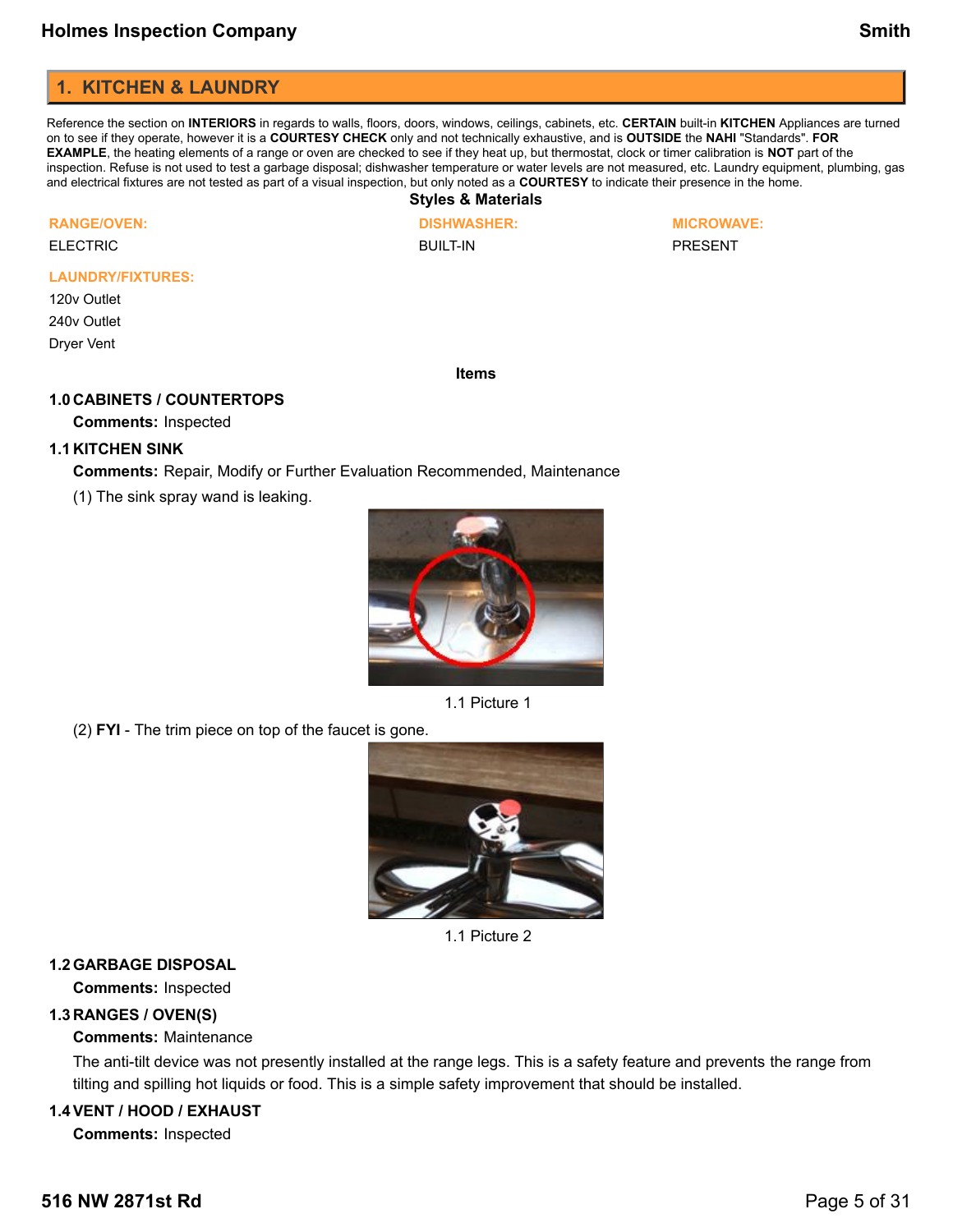The vent is part of the microwave.

# **1.5 DISHWASHER**

**Comments:** Inspected

# **1.6 KITCHEN ELECTRICAL COMMENTS**

**Comments:** Repair, Modify or Further Evaluation Recommended

A GFCI was not present at the electrical outlet to the right of the kitchen range. Current safety standards recommend their use at all kitchen counter top areas.

# **1.7LAUNDRY / FIXTURES**

**Comments:** Inspected, Maintenance

**FYI** - The laundry equipment will be installed on a finished floor. Installing a watertight "drain pan" under the washer would be a beneficial improvement, to help prevent any moisture damages if the unit should leak.



1.7 Picture 1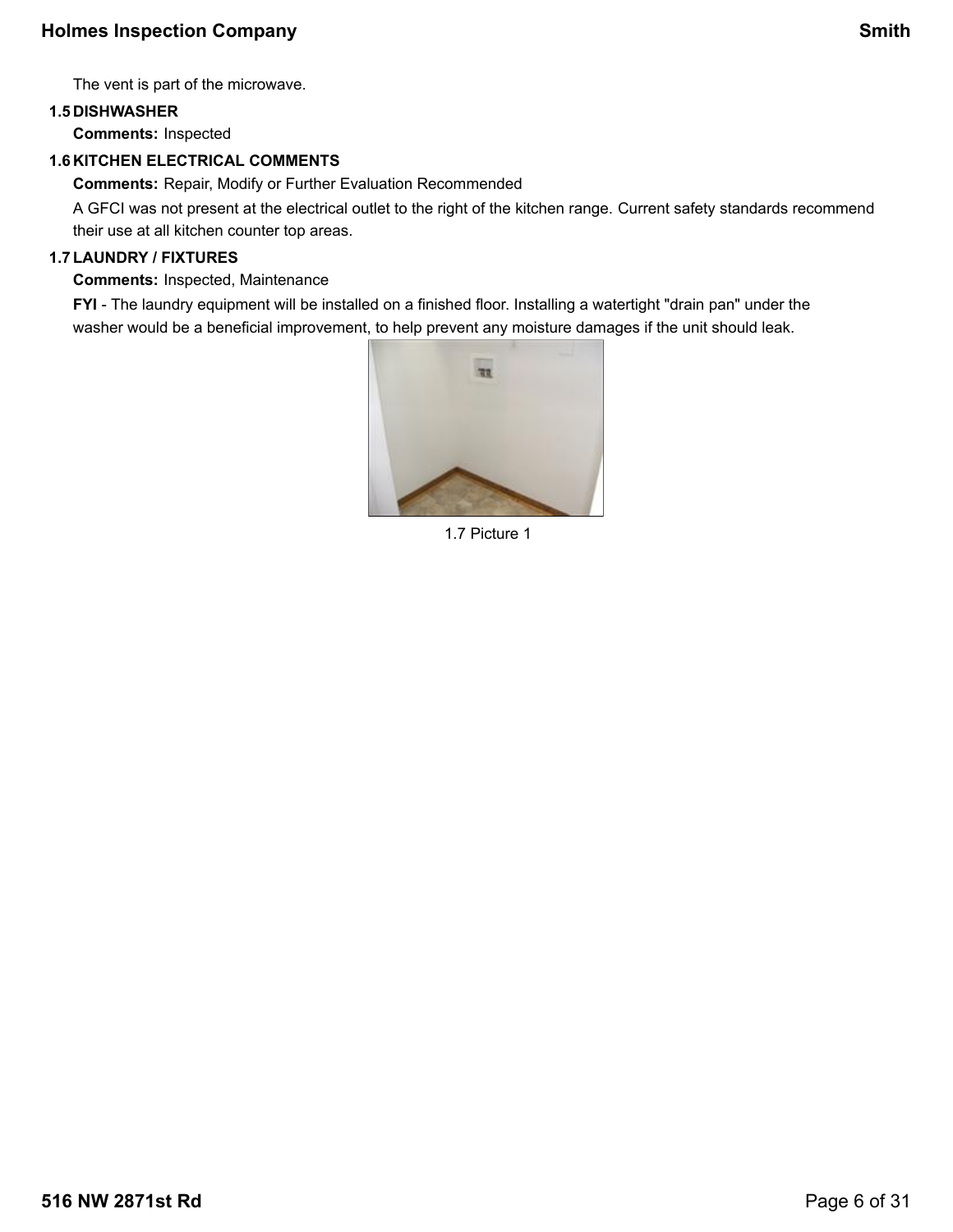# <span id="page-6-0"></span>**2. BATHROOM(S)**

Reference the section on **INTERIORS** for other information on doors, walls, ceilings, windows, etc. **Styles & Materials**

### **BATHROOM(s):**

Full Bath Master Bath

# **2.0TOILET(S)**

**Comments:** Inspected

## **2.1SINK(S) / VANITY(S)**

**Comments:** Repair, Modify or Further Evaluation Recommended

The master vanity sink drains very slowly and appeared clogged. Service and Repair.



**Items**

2.1 Picture 1

### **2.2TUB(S) / SHOWER(S)**

**Comments:** Inspected

### **2.3ELECTRICAL**

**Comments:** Repair, Modify or Further Evaluation Recommended

The GFCI outlet was defective or not operating properly at the master. Service and Repair.

### **2.4VENTILATION**

**Comments:** Inspected

### **2.5 HEAT SOURCE**

**Comments:** Inspected

### **2.6 MAINTENANCE / UPGRADE / IMPROVEMENT**

**Comments:** Repair, Modify or Further Evaluation Recommended

**For Safety** - The can lights over the showers in both bathrooms should have a protective lens to prevent glass from falling in the shower or tub area in case the bulb breaks. Or they should be completely outside the zone that could allow falling glass to get into the tub/shower enclosures. Service and Correct.



2.6 Picture 1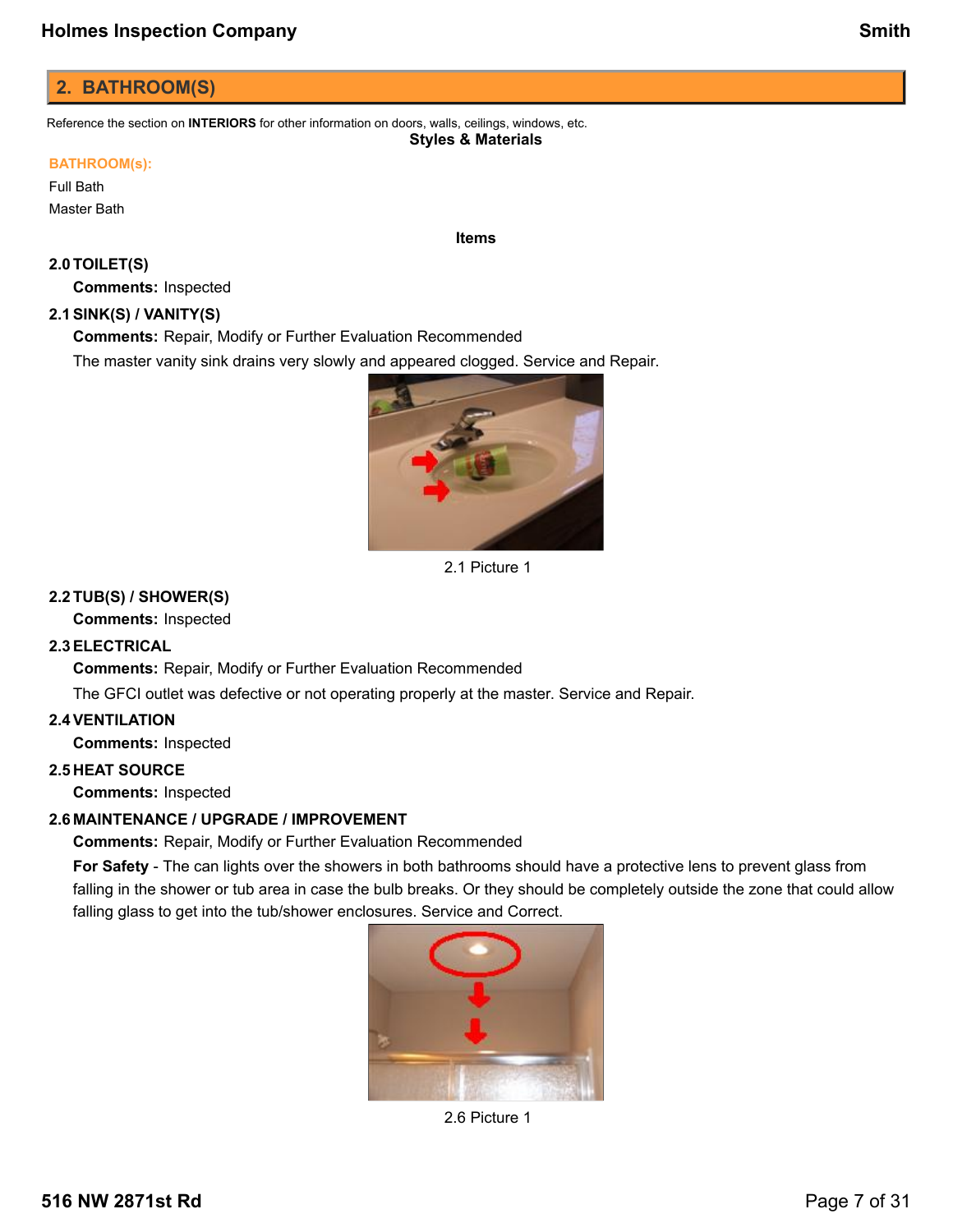# <span id="page-7-0"></span>**3. PLUMBING SYSTEM**

According to **NAHI** Standards & Practices: The Inspector will: Identify materials of the main line and water supply lines. Verify the presence of a main water line supply valve. Identify type of waste piping. Identify type and capacity of water heating units. Inspect the condition of accessible and visible water and waste lines. Inspect and operate fixtures and faucets unless connected to an appliance. Inspect and operate the domestic hot water systems. Inspect and operate drain pumps and waste ejectors when possible. Test water supply for functional flow. Test waste lines from sinks, tubs, and showers for functional flow. The Inspector is **NOT** required to: Operate any main, branch or fixture valve, except faucets or determine water temperature. Inspect any system that is shutdown, secured or has its utilities off. Inspect any exterior plumbing components or interior or exterior drain systems. Inspect interior sprinkler systems. Evaluate the potability of any water supply. Inspect water-conditioning equipment, including softener and filter systems. Test shower pans, tub and shower surrounds or enclosures for leakage. Inspect gas supply system for materials installation or leakage. Evaluate the condition and operation of water wells and related pressure tanks and pumps; the quality or quantity of water from on-site water sources; or the condition and operation of on-site sewage disposal systems such as cesspools, septic tanks, drain fields, related underground piping, conduit, cisterns, and equipment. Inspect and operate fixtures and faucets if the flow end of the faucet is connected to an appliance. Record a location of visible on-site fuel tanks within or directly adjacent to structure.

#### **Styles & Materials**

| <b>WATER SOURCE:</b>         | <b>WATER SUPPLY LINES:</b>  | <b>WASTE DISPOSAL:</b> |
|------------------------------|-----------------------------|------------------------|
| <b>RURAL</b>                 | <b>COPPER</b>               | <b>PRIVATE</b>         |
|                              |                             | <b>LAGOON</b>          |
| <b>DRAIN / WASTE / VENT:</b> | <b>WATER HEATER:</b>        | <b>ESTIMATED SIZE:</b> |
| <b>PLASTIC</b>               | <b>ELECTRIC</b>             | 50 GAL                 |
| <b>ESTIMATED AGE:</b>        | <b>MAIN VALVE LOCATION:</b> |                        |
| 5-10 YRS                     | <b>BASEMENT</b>             |                        |
|                              | <b>GARAGE</b>               |                        |

**Items**

#### **3.0 MAIN SUPPLY LINE**

**Comments:** Inspected

#### **3.1VISIBLE SUPPLY LINES**

**Comments:** Inspected

#### **3.2VISIBLE DRAIN / WASTE / VENT LINES**

**Comments:** Repair, Modify or Further Evaluation Recommended

There is an improper "S-Trap" at the basement sink. These are typically not connected to the venting system for the building and can allow sewer gas back into the fixture, let the trap go dry, allow slow draining, etc. Although commonly seen in older homes, this type of trap has not been allowed by plumbing codes for over 20 years. This could be corrected by installing an "AAV" (air admittance valve) at this location. This was discussed with the buyer on site.



3.2 Picture 1

#### **3.3OUTSIDE HOSE FAUCETS**

**Comments:** Inspected

#### **3.4WATER HEATER(S)**

#### **Comments:** Maintenance

(1) The water heater is installed in the basement garage directly on the floor. There is a separation wall to protect it from direct vehicular impact, but there are no doors, wall, etc to close it off from the garage. As is, the lower heating element has potential exposure to combustion sources - AND - under current safety standards it should not. Due to the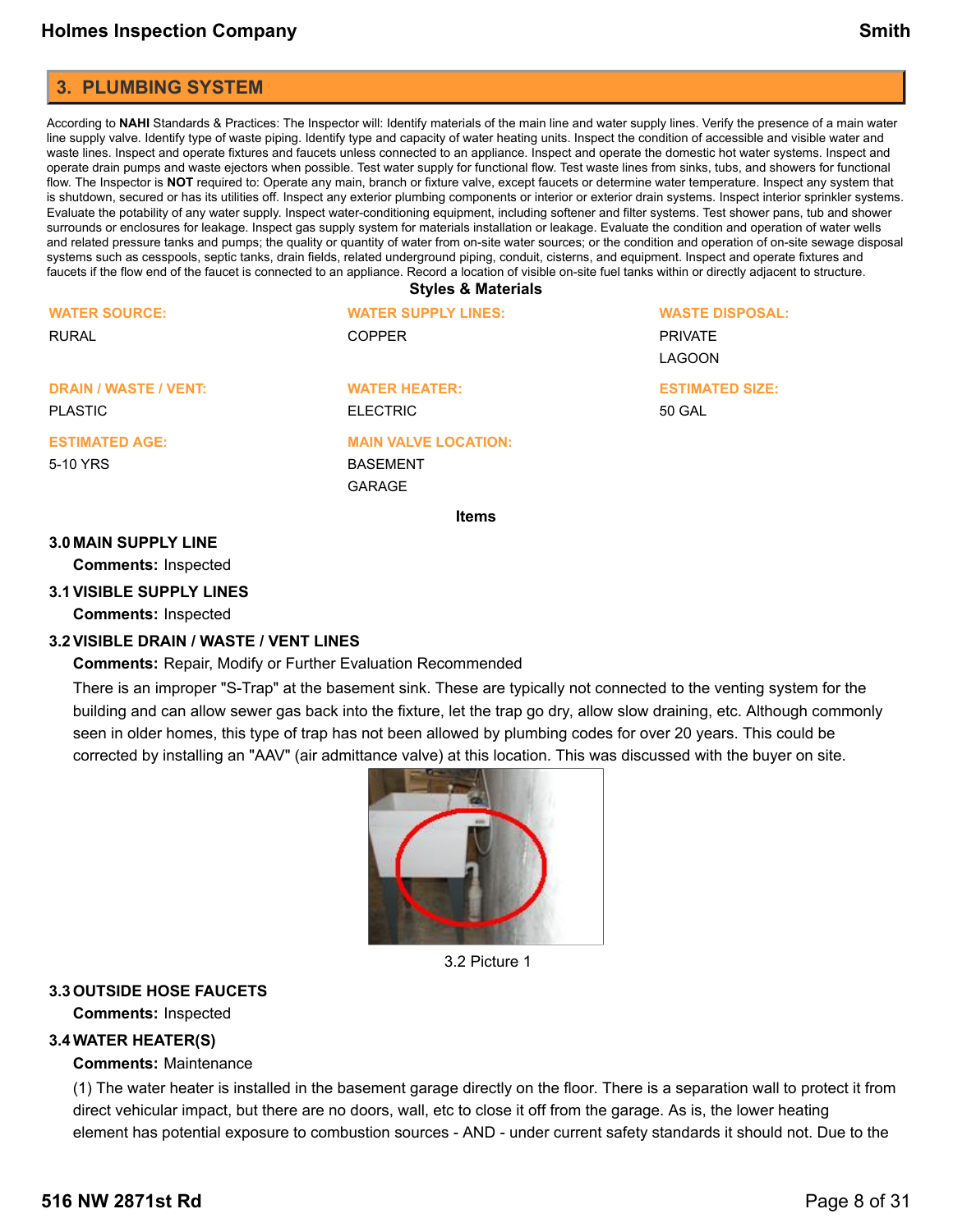# **Holmes Inspection Company Smith**

location, we recommend installing a wall and/or door(s) with self-sealing thresholds at the 2 openings that go from the garage to the water heater area.









3.4 Picture 2

3.4 Picture 3

### **3.5 ADDITIONAL COMMENTS**

**Comments:** Not Inspected

See "Miscellaneous Section" regarding comments on lagoon.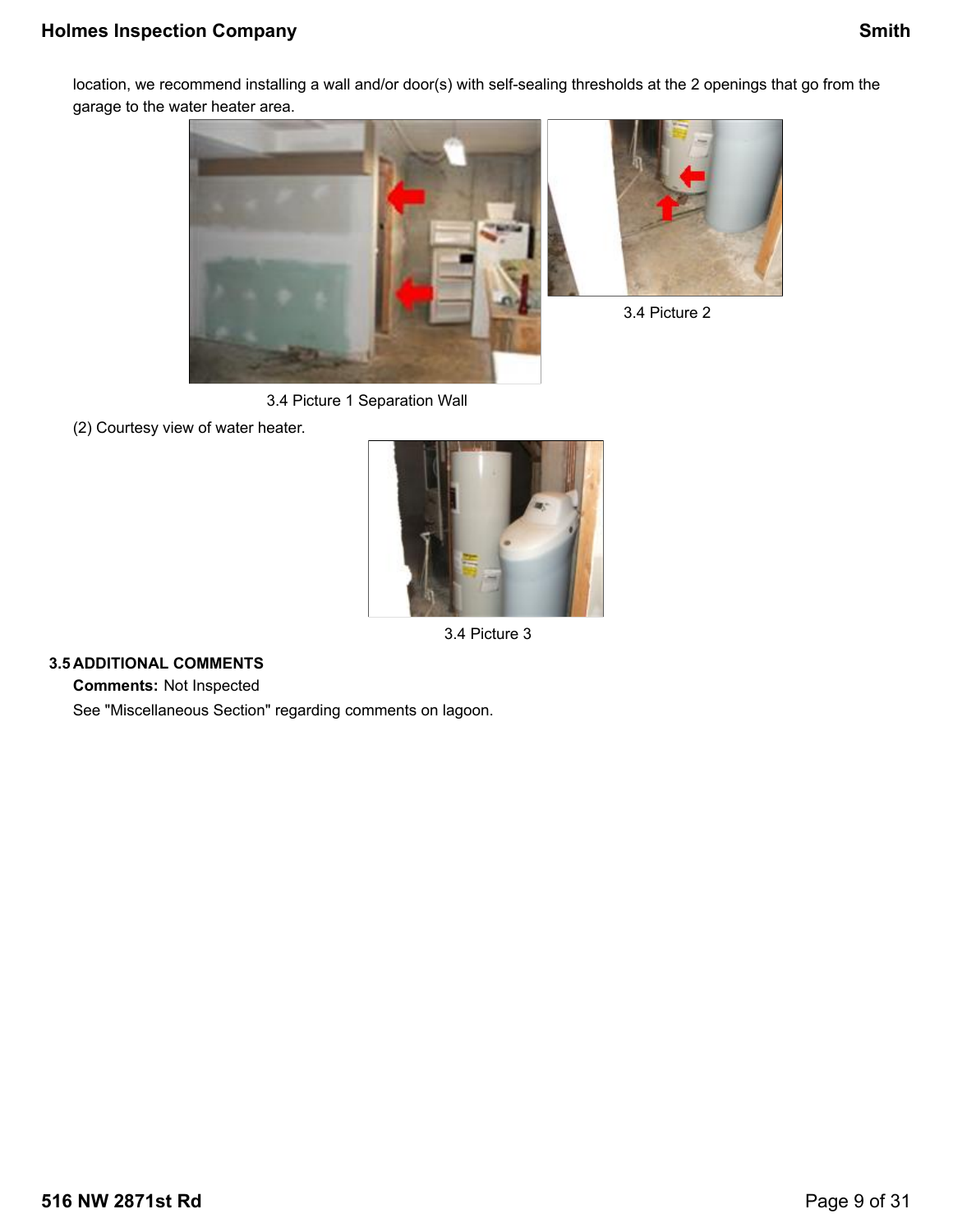### <span id="page-9-0"></span>**4. HEATING SYSTEM**

According to **NAHI** Standards & Practices: The Inspector will: Identify the type of fuel, heating equipment, and heating distribution system. Operate the system using normal control devices to determine function. Open access panels or covers provided by the manufacturer or installer, for homeowner access. Observe the condition of normally operated controls and components of the system. Observe visible flue pipes, dampers and related components for safe operation. Observe the condition of a representative number of heat sources in each habitable space of the house. Inspect the installation and operation of fixed supplementary heat units. The Inspector is **NOT** required to: Activate or operate heating or other systems that do not respond to normal controls, have been shut down, or have their utilities off. To inspect or evaluate a heat exchanger. Inspect equipment or remove covers or panels that are not readily accessible. Dismantle any equipment, controls, or gauges. Inspect the interior of a chimney flue, interior of vents, or interior of ducts. Inspect heating systems accessories, such as humidifiers, air purifiers, motorized dampers, heat reclaimers, etc. Inspect solar heating systems. Activate heating, heat pump systems or other systems when the ambient temperatures or other circumstances are not conducive to safe operation or may damage the equipment. Evaluate the type of material contained in insulation and/or wrapping of pipes, ducts, jackets, and boilers. Operate digital-type thermostats or controls. Evaluate the capacity, adequacy, or efficiency of a heating or cooling system. Test or operate gas logs, built-in gas burning appliances, grills, stoves, space heaters, or solar heating devices. Determine clearance to combustibles or adequacy of combustion air.

| <b>Styles &amp; Materials</b> |  |  |
|-------------------------------|--|--|
|                               |  |  |

| <b>HEAT TYPE:</b><br><b>FORCED AIR</b><br><b>HEAT PUMP</b><br><b>ELECTRIC HEAT</b> | <b>FUEL:</b><br><b>ELECTRIC</b>   | <b>DISTRIBUTION:</b><br><b>DUCTS</b><br><b>REGISTERS</b> |
|------------------------------------------------------------------------------------|-----------------------------------|----------------------------------------------------------|
| <b>NUMBER OF HEAT SYSTEMS (excluding wood):</b><br><b>ONE</b>                      | <b>ESTIMATED AGE:</b><br>5-10 YRS |                                                          |

**Items**

#### **4.0 HEATING SYSTEM CONTROLS**

**Comments:** Inspected, Maintenance

The installer has put multiple wires on each connection on the heat strip breakers inside the electric furnace. This is a common but improper wiring practice as its very hard to get the same amount of torque on the wire under the screw when there are multiple wires under the screw. HVAC contractor to correct.



4.0 Picture 1

### **4.1 HEATING SYSTEM OPERATION**

#### **Comments:** Maintenance

(1) The electric furnace came on and produced adequate heat.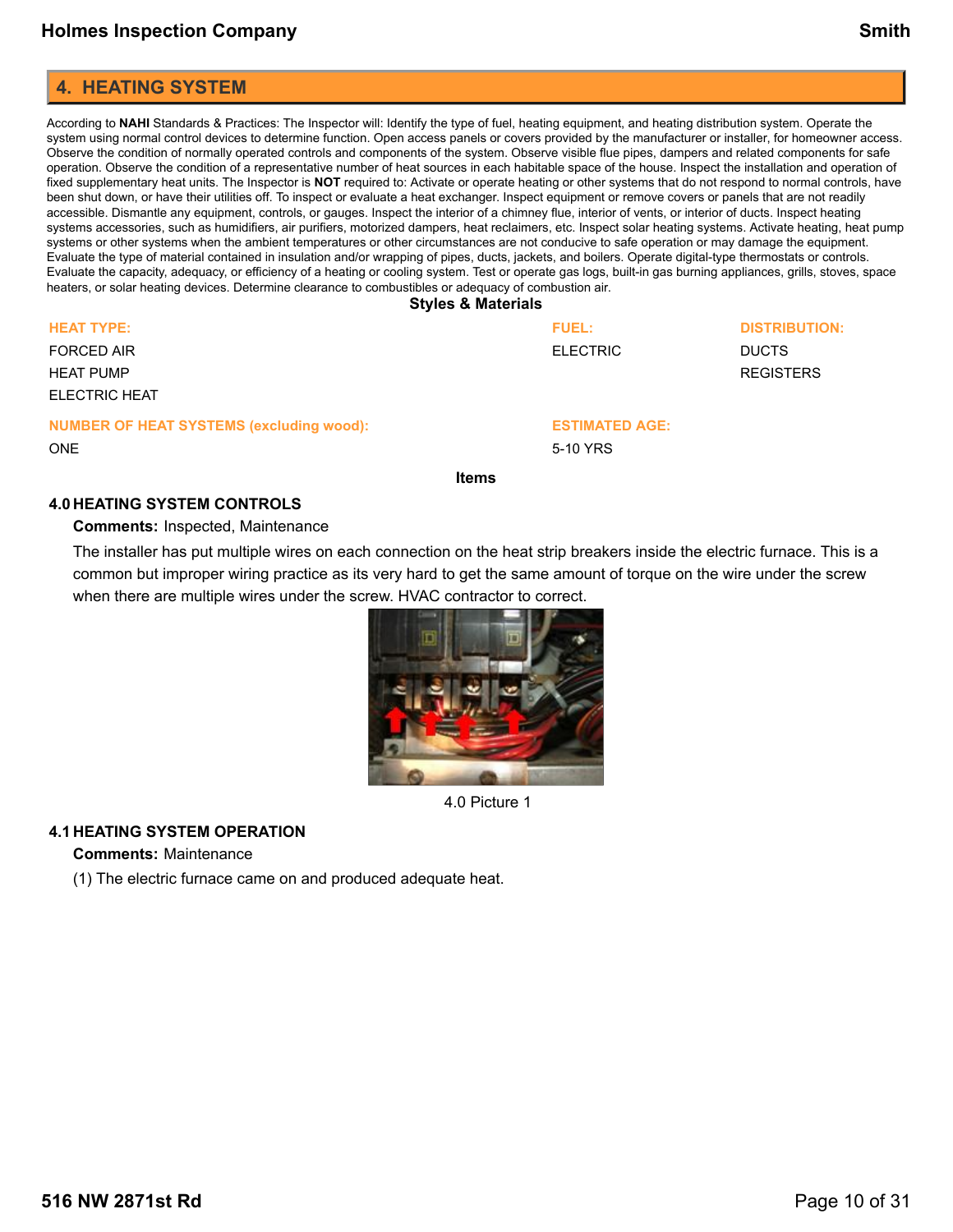# **Holmes Inspection Company Smith**

(2) The outside unit is labeled a heat pump. Every time we turned the heat on it went straight to the electric furnace. In the mid 40's we would have anticipated the outside unit coming on at least once to start with, but it never did in the heating mode. We recommend having a service call from a competent heat pump contractor to Service and Correct for the proper operation.



4.1 Picture 1

### **4.2 DISTRIBUTION**

**Comments:** Inspected

### **4.3 AIR FILTERS**

**Comments:** Inspected, Maintenance

We recommend replacing the air filter, every 6 to 8 weeks during the heating and cooling seasons to promote clean and efficient operation.

### **4.4 MAINTENANCE / UPGRADE / IMPROVEMENT**

**Comments:** Maintenance

Have a competent heating contractor service and check the heating unit annually.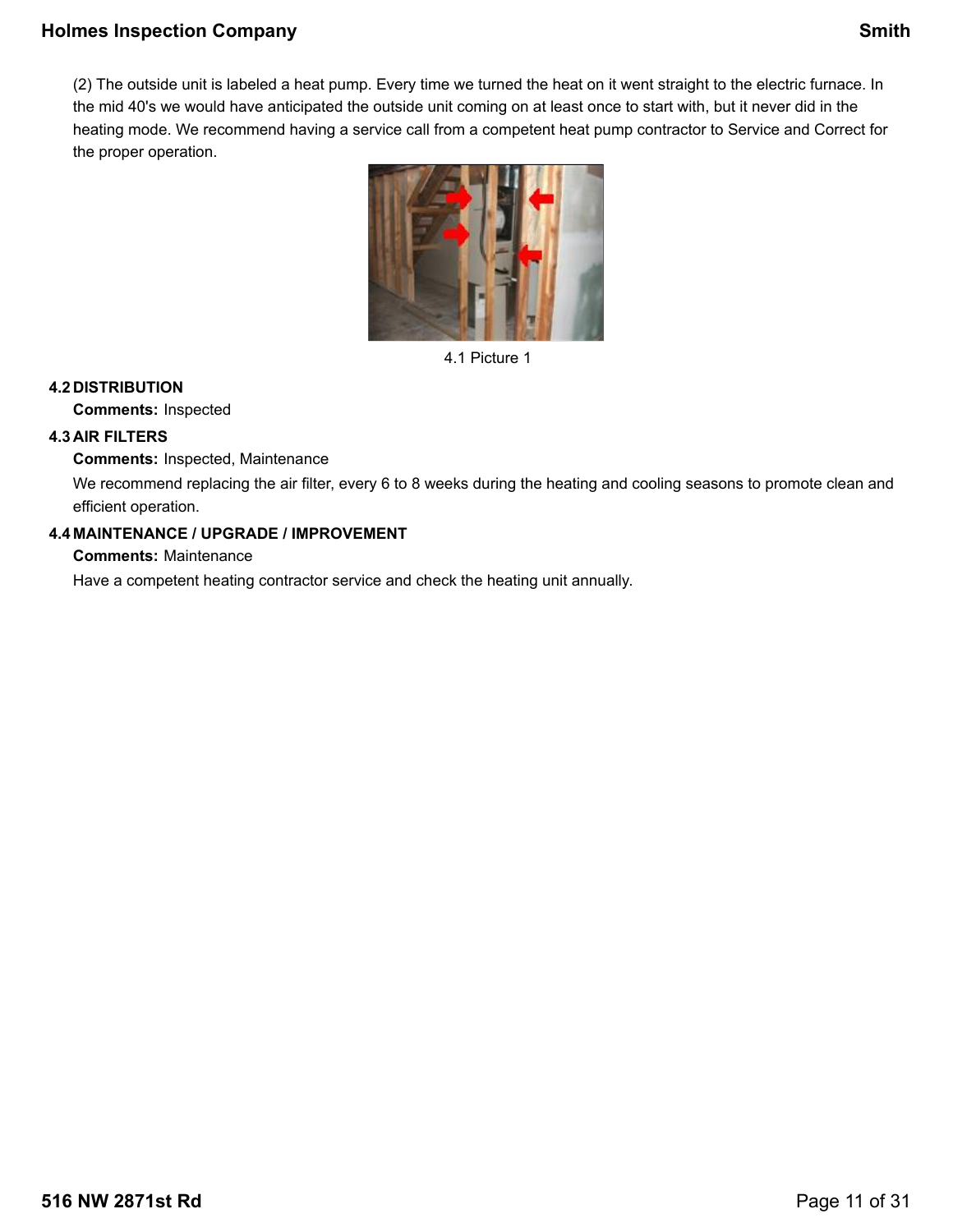# <span id="page-11-0"></span>**5. ELECTRICAL SYSTEMS**

According to **NAHI** Standards & Practices: The Inspector will: Identify type and location of primary service (overhead or underground), voltage, amperage, and over current protection devices (fuses or breakers). Observe the existence of a connected grounding conductor when readily accessible. Inspect the main and branch circuit conductors for proper over current protection and condition by visual observation after removal of the readily accessible panel cover. Determine presence of aluminum branch circuit wiring at the main or sub panels. Test and/or verify operation of a representative number of accessible switches, receptacles and light fixtures. Test and/or verify grounding and polarity of a representative of receptacles in proximity to plumbing fixtures or on the exterior. Verify operation of **GFCI** if present. Observe the general condition of visible branch circuit conductors that may constitute a hazard to the occupant or the structure by a reason of improper use or installation of electrical components. The Inspector is **NOT** required to: insert any tool, probe or testing device into the main or sub-panels. Activate electrical systems or branch circuits, which are shut down, secured or not energized. Operate overload protection devices. Inspect ancillary systems, including but not limited to: burglar alarms, home protection systems, low voltage lights/relays or systems, smoke/heat detectors, antennas, electrical de-icing tapes, sprinkler wiring, swimming pool wiring, or any system controlled by a timer. Move any object, furniture, or appliance to gain access to any electrical component. Test **every** switch, receptacle, and fixture. Remove switch and outlet cover plates. Inspect electrical equipment not readily accessible or dismantle any electrical device or control. Verify continuity of connected service ground(s).

**Styles & Materials**

|                          | $H_{\alpha}$ ma              |                              |
|--------------------------|------------------------------|------------------------------|
|                          | <b>ROMEX</b>                 |                              |
| WATFR PIPF               | 3-PRONG OUTLETS              | <b>PRESENT</b>               |
| <b>MAIN GROUNDING:</b>   | <b>WIRING METHODS:</b>       | <b>DOORBELL:</b>             |
|                          |                              | COPPER                       |
| ALUMINUM                 | <b>COPPER</b>                | ALUMINUM                     |
| <b>MAIN CABLE:</b>       | <b>BRANCH WIRE 120 VOLT:</b> | <b>BRANCH WIRE 240 VOLT:</b> |
| 120/240 VOLT             |                              |                              |
| UNDERGROUND              | 200 AMP                      | <b>BREAKERS</b>              |
| <b>SERVICE ENTRANCE:</b> | <b>SIZE OF SERVICE:</b>      | <b>MAIN DISCONNECT:</b>      |
|                          |                              |                              |

**Items**

#### **5.0SERVICE ENTRANCE**

**Comments:** Inspected

#### **5.1 MAIN PANEL & SUB-PANEL**

**Comments:** Repair, Modify or Further Evaluation Recommended

(1) Courtesy view of main electrical panel.



5.1 Picture 1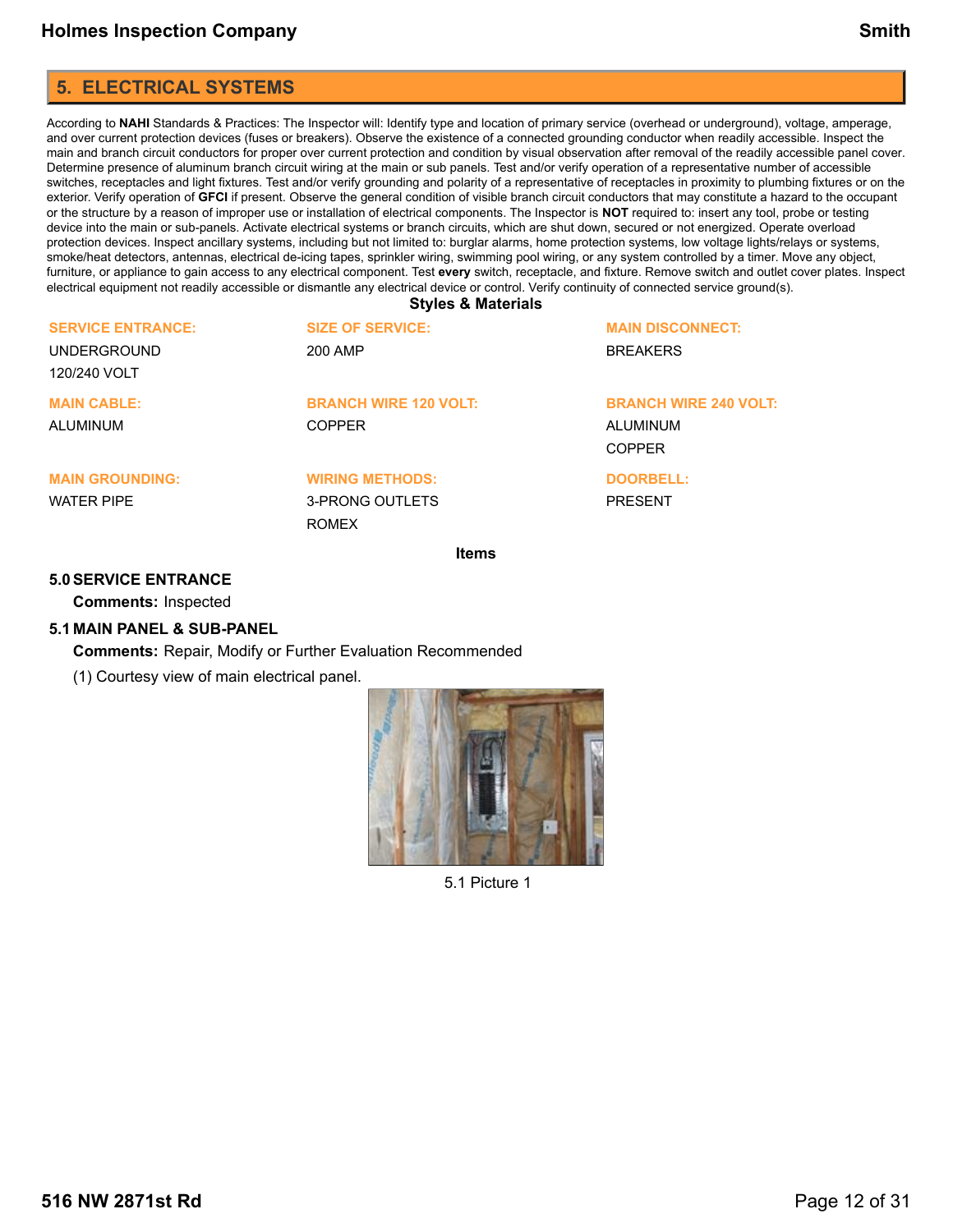(2) The breaker for the A/C unit does not match its data tag. The data tag says the maximum size should be 30 Amp. The breaker is a 50 Amp. We recommend a licensed electrician repair / modify as needed.



5.1 Picture 2

(3) One or more of the breakers was oversized for the wiring it controls. (Example - the bottom breaker is a 20 Amp breaker and the wires going to it appear to be the same size as those on the 15 Amp breaker above it. Have your electrician verify which is correct - then repair as needed.



5.1 Picture 3

### **5.2 BRANCH WIRING**

**Comments:** Repair, Modify or Further Evaluation Recommended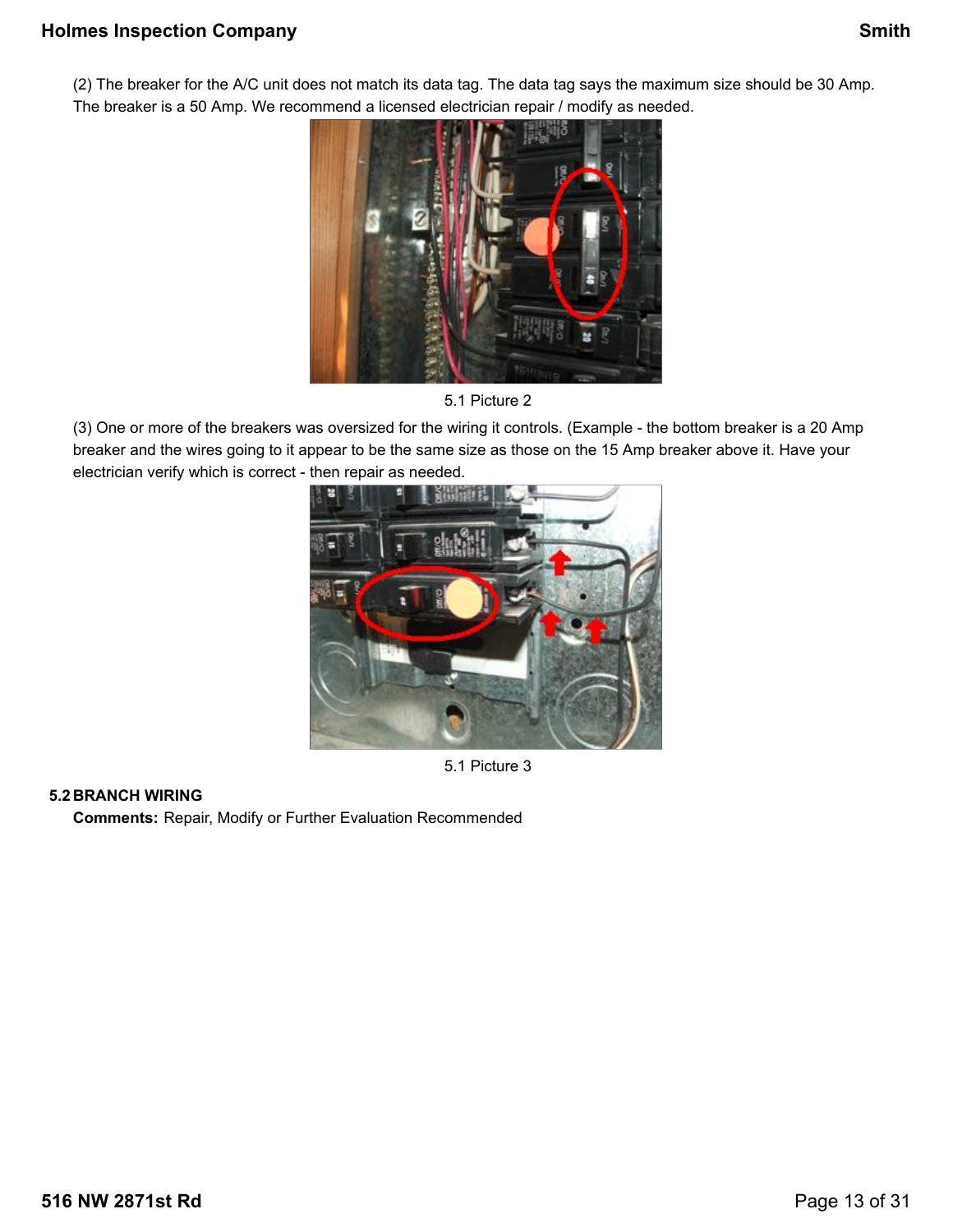# **Holmes Inspection Company Company Smith**

(1) We noted missing cover plate(s) and outlet cover with exposed wiring at a few places in the basement area. Correct as needed.



5.2 Picture 1 Garage Ceiling



5.2 Picture 2 Wall by Electric Panel

(2) Under current safety standards and building codes, a Ground Fault Circuit Interrupter (GFCI) is recommended at electrical outlets in "all wet areas" such as: bathrooms, kitchens, garages, wet bars, the exterior, unfinished basements, etc. **MANY** of these type locations at this property lack proper GFCI protection (such as the front outside electrical outlets, the upper garage outlets, 1 outlet at the kitchen counter-top right of the range, the lower garage, and most of those in the unfinished basement). A licensed electrician should install these at all applicable areas.



5.2 Picture 3 Outside Front 5.2 Picture 4 Basement



### **5.3 DOORBELL**

**Comments:** Inspected

### **5.4SMOKE DETECTORS**

**Comments:** Inspected

### **5.5 ADDITIONAL COMMENTS**

**Comments:** Inspected, Maintenance

FYI - The light switch for the attic is taped off. It worked, but you may want to verify with the seller why its taped over.



5.5 Picture 1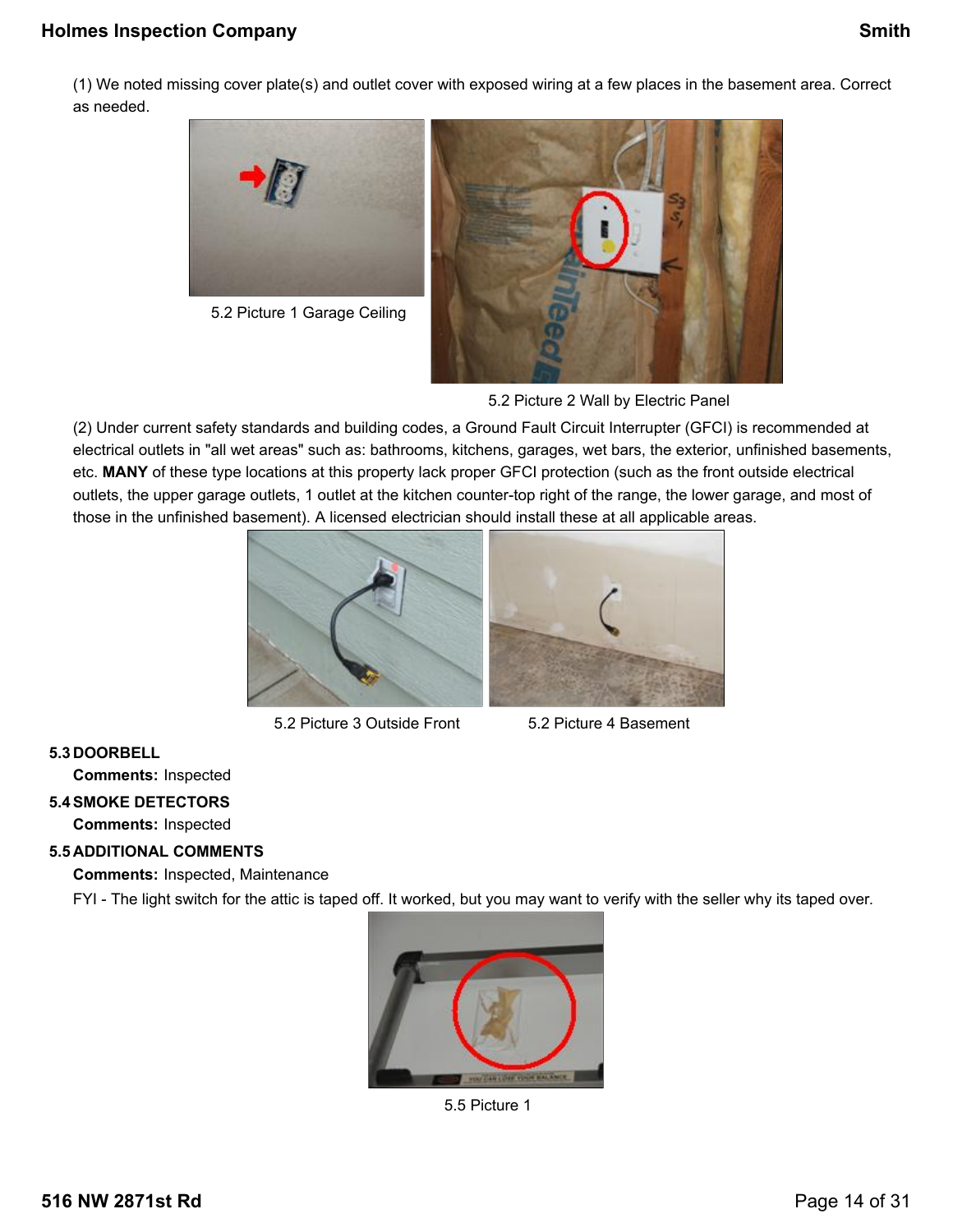### <span id="page-14-0"></span>**6. COOLING SYSTEM**

According to **NAHI** Standards & Practices: The Inspector will: identify the type of central air conditioning system and energy sources. Operate the system using normal controls. Open access panels or covers provided by the manufacturer or installer, if readily accessible. Observe the condition of controls and operating components of the system, conditions permitting. Observe a representative number of cooling sources in each habitable space of the house. The Inspector is **NOT** required to: Activate or operate cooling systems or other systems that do not respond to normal controls, have been shut down, secured or have their utilities off. Inspect gas fired cooling systems, evaporative coolers, or wall or window-mounted air conditioning units,. Check the pressure of the system coolant or determine the presence of leakage. Evaluate the capacity, efficiency, or adequacy of the system. Operate equipment or systems if the exterior temperature is below 60 degrees Fahrenheit or when other circumstances are not conducive to safe operation or may damage equipment. Remove covers or panels not readily accessible. Dismantle equipment, controls, or gauges. Check the electric draw of the unit. Operate digital-type thermostats or controls.

#### **Styles & Materials COOLING EQUIPMENT TYPE:** CENTRAL A/C HEAT PUMP **FUEL:** ELECTRIC SPLIT SYSTEM **NUMBER OF A/C UNITS:** ONE **ESTIMATED SIZE:** 2.5 TON **ESTIMATED AGE:** 5-10 YRS

**Items**

#### **6.0 COOLING SYSTEM OPERATION**

#### **Comments:** Not Inspected

Courtesy view of the heat pump unit. We were unable to inspect the system in the cooling mode due to the outside air temperature being below 45 degrees.

The exterior condensing unit coils are clogged with dirt and debris. The electrical disconnect is directly behind the unit with less than 12" clearance. Improper location and clearance.

HVAC contractor to Service and Correct.



6.0 Picture 1

#### **6.1 CEILING FANS**

**Comments:** Inspected

### **6.2 MAINTENANCE / UPGRADE / IMPROVEMENT**

**Comments:** Maintenance

Have a competent HVAC contractor service and check the cooling unit annually.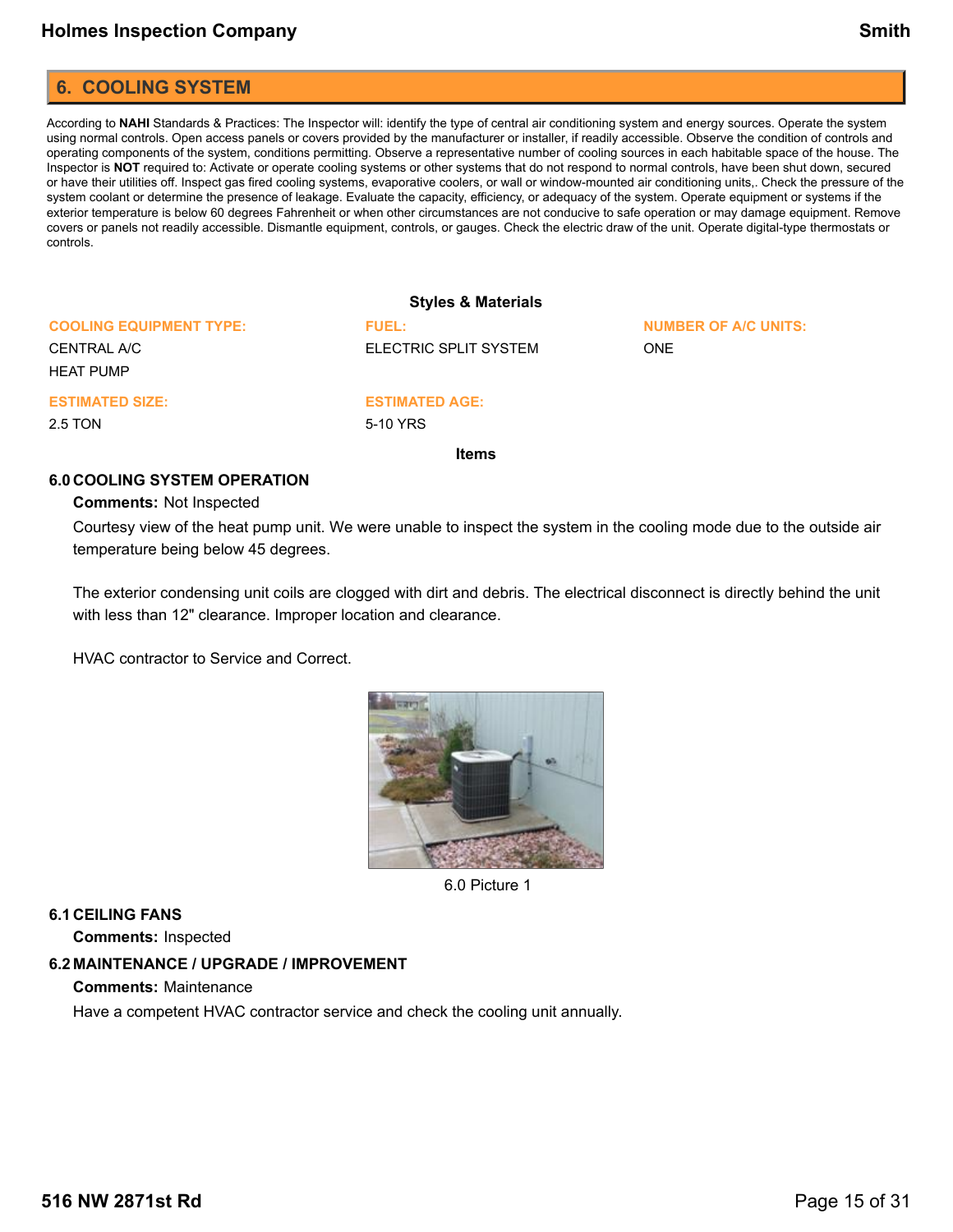# <span id="page-15-0"></span>**7. GROUNDS**

According to **NAHI** Standards & Practices: The Inspector will describe materials and inspect the condition of driveways, walkways, grade steps, patios, and other items contiguous with the inspected structure. Observe the drainage, grading and vegetation for conditions that adversely affect the structure. The Inspector is **NOT** required to: Inspect fences or privacy walls. Evaluate the condition of trees, shrubs, or other vegetation. Evaluate or determine soil or geological conditions, site engineering, or property boundaries.

#### **Styles & Materials DRIVES:** CONCRETE ASPHALT **WALKWAYS: CONCRETE RETAINING WALL:** STONE **PORCH / STOOP:** WOOD **DECK / PORCH:** WOOD **Items**

#### **7.0 DRIVES**

**Comments:** Inspected

### **7.1WALKWAYS**

**Comments:** Inspected

# **7.2 RETAINING WALLS**

**Comments:** Inspected

### **7.3GRADING / DRAINAGE**

**Comments:** Inspected, Maintenance

The soil or landscaping material was in contact with the siding or wood portions of the structure at the rear siding at 1 locations and the deck lattice This can lead to moisture intrusion, rot or termite entry at the structure or its components. Regrade the applicable areas as needed.



7.3 Picture 1 7.3 Picture 2

### **7.4WOOD DECKS / PORCHES / STAIRS / BALCONIES**

**Comments:** Repair, Modify or Further Evaluation Recommended, Maintenance

(1) There are 2 decks - the front porch / deck and the rear deck.

(2) Joist hangers and lag bolts were missing at multiple locations under the front deck, and 1 joist was too small so someone has put spacer blocks in the joist hanger. Modify and Repair both conditions.



7.4 Picture 1 Missing Joist Hanger 7.4 Picture 2 Small Joist

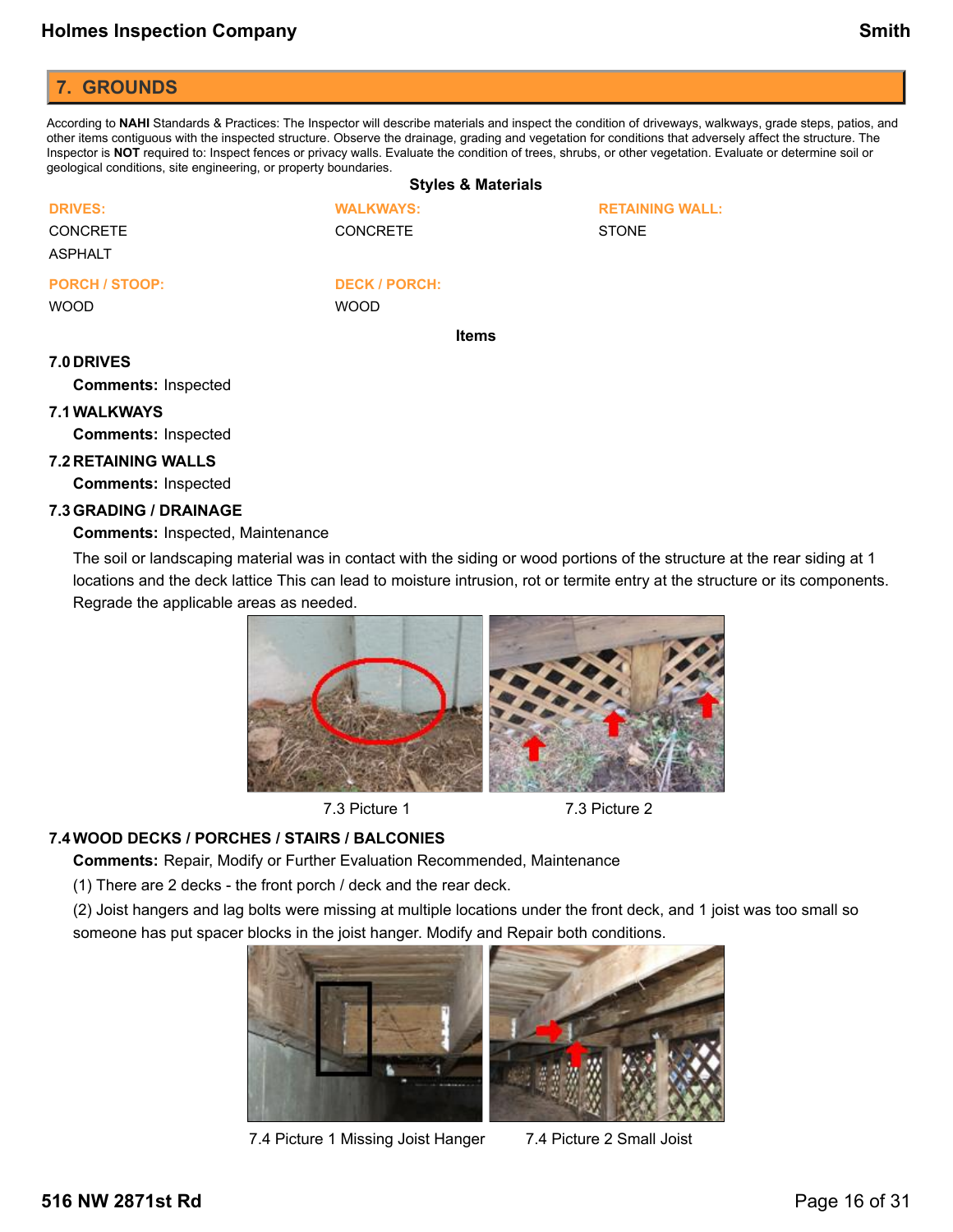(3) **NOT INSPECTED:** Courtesy view of front porch / deck. We were unable to inspect under the deck / porch due to it being very low to the ground and the sides being lattice covered. Recommend removing lattice so the underside can be inspected.



7.4 Picture 3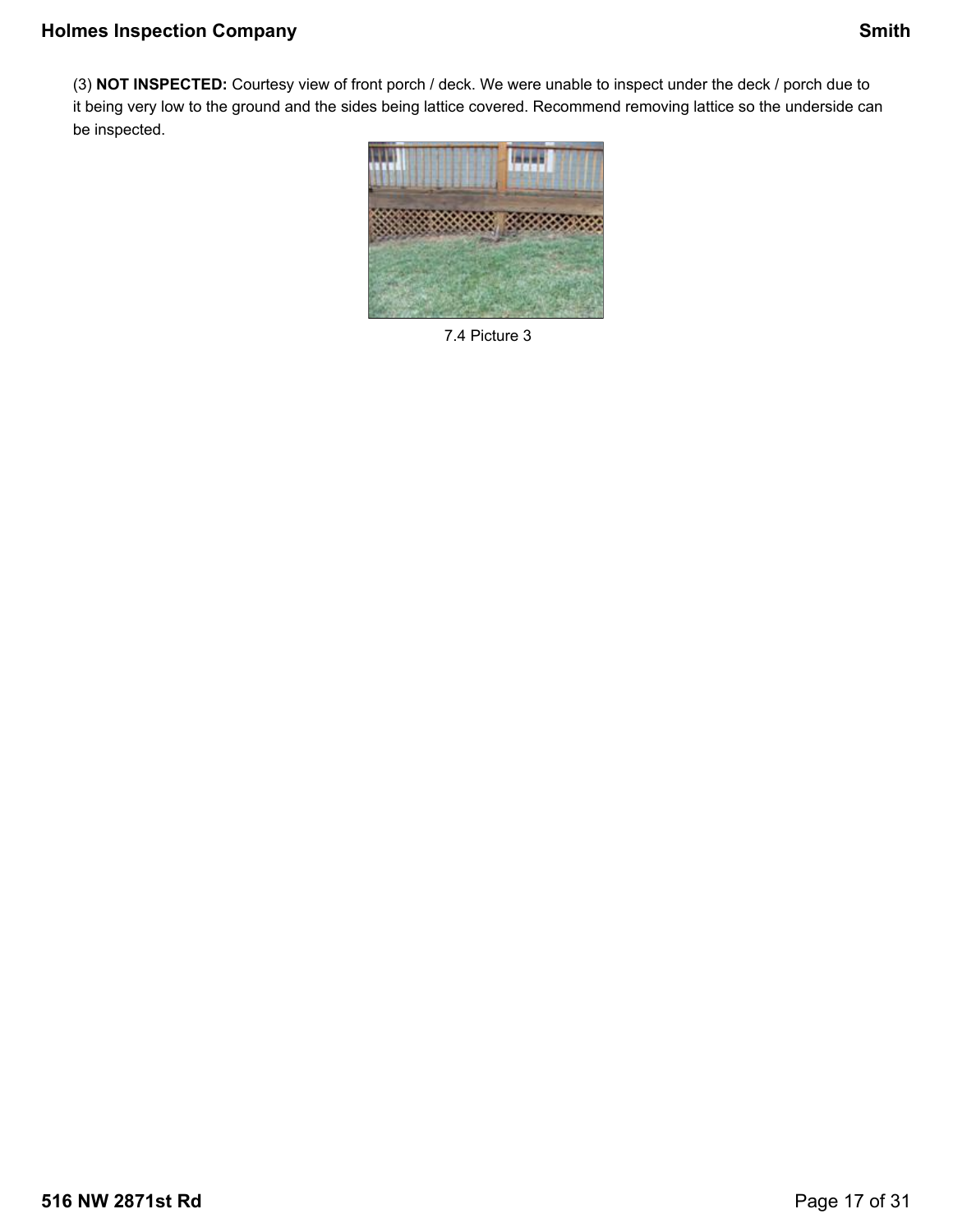# <span id="page-17-0"></span>**8. ROOFING**

According to **NAHI** Standards & Practices: The Inspector will: Describe the type of roofing and gutters. Observe the condition of visible roof material, gutter and downspouts, roof flashings, soffits, fascias, roof vents, skylights and other roof accessories visible from the exterior. If possible inspect the roof surface and components from arms-length distance or with binoculars from the ground. Inspect flat roofs where internal accessibility is readily and safely available. Report the presence of roof ventilation. The Inspector is **NOT** required to: Walk on or access a roof if it could damage the roofing material or be unsafe for the Inspector. Remove snow, ice, debris or other conditions blocking the observation of the roof surface. Inspect internal gutter or downspout systems, or underground drainage piping. Inspect antennas, lightning arrestors or similar attachments. Determine remaining life expectancy of roof coverings, number of layers, manufacturers defects, exceptions, installation methods or recalls, or the presence or absence of hail damage. Operate powered roof ventilators. Determine the adequacy of roof ventilation.

|                                    | <b>Styles &amp; Materials</b> |                          |
|------------------------------------|-------------------------------|--------------------------|
| <b>ROOF COVERING &amp; LAYERS:</b> | <b>ROOF SLOPE:</b>            | <b>ROOF VENTILATION:</b> |
| <b>COMPOSITION SHINGLES</b>        | MEDIUM                        | <b>SOFFIT</b>            |
| 1 LAYER                            |                               | <b>GABLE</b>             |
|                                    |                               | ROOF VENTS               |
| <b>ROOF INSPECTED BY:</b>          | <b>GUTTER TYPE:</b>           | <b>ROOF TYPE:</b>        |
| LADDER (Inspections is limited)    | METAL                         | <b>GABLE</b>             |
| BINOCULARS (inspection is limited) |                               |                          |

**Items**

### **8.0 COMPOSITION ROOF COVERINGS**

**Comments:** Repair, Modify or Further Evaluation Recommended

There were missing shingles and raised shingles (some the ends were not sealing down - others caused by nail pops). The valley had missing sealant. Typical service and maintenance is recommended for the shingle roof. This should help ensure the water tightness of the structure and should be done on a regular basis.



8.0 Picture 1 Raised Shingles 8.0 Picture 2 Raised Shingles 8.0 Picture 3 Unsealed Valley





### **8.1EXPOSED FLASHINGS**

**Comments:** Inspected

### **8.2GUTTERS AND DOWNSPOUTS**

**Comments:** Repair, Modify or Further Evaluation Recommended

During the rain the seam at the front over the entry was leaking. Repair as needed.



8.2 Picture 1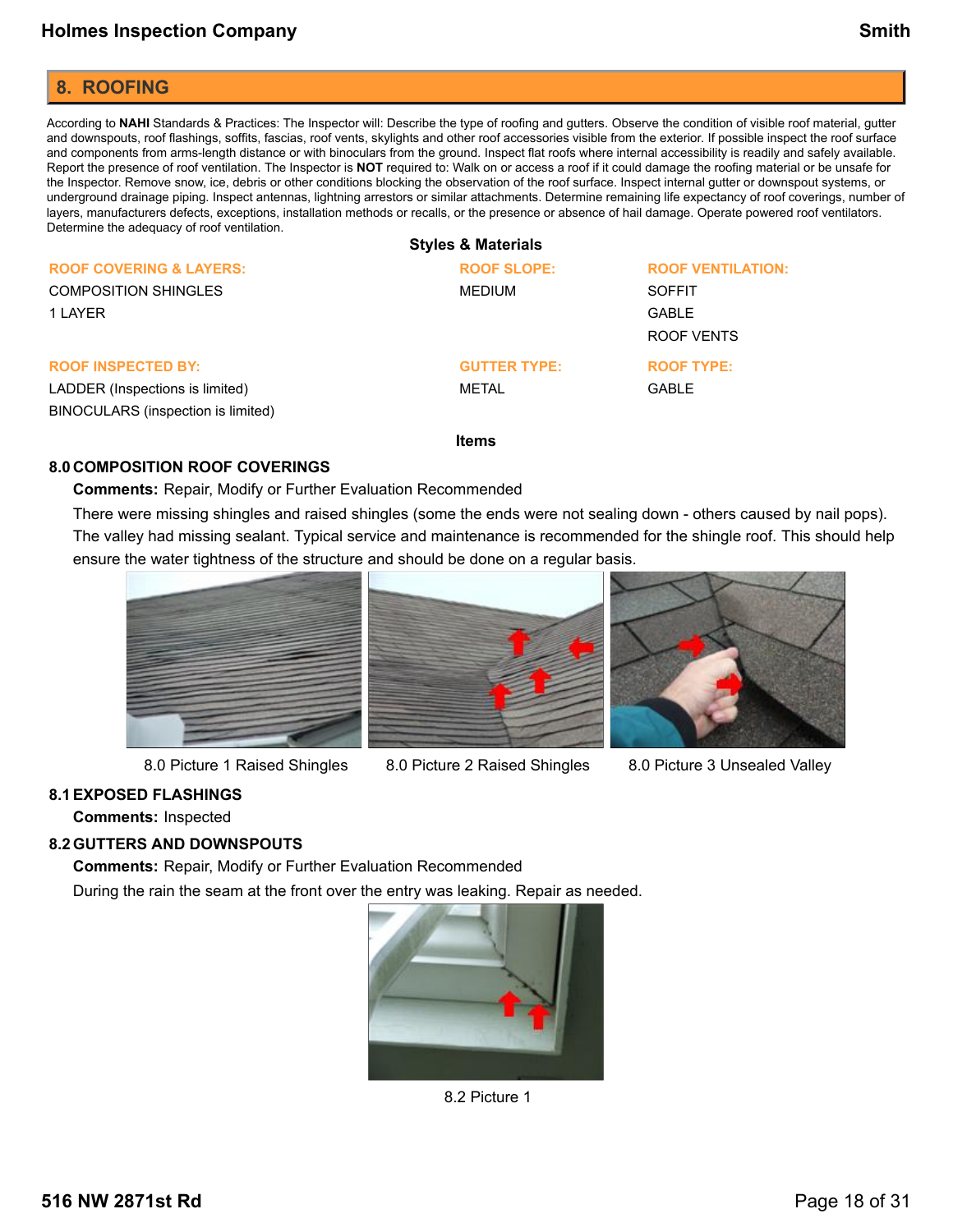### <span id="page-18-0"></span>**9. EXTERIOR**

According to **NAHI** Standards & Practices: The Inspector will: Identify the type and material comprising the exterior components inspected. Observe the condition of the components from the ground level. Observe the condition of a representative number of visible windows and doors. Inspect attached porches, decks, steps, balconies, handrails, guardrails, and carports. The Inspector is **NOT** required to: Inspect buildings, decks, patios, retaining walls, and other structures detached from the house. Evaluate function of shutters, awnings, storm doors, storm windows, and similar accessories. Inspect or test the operation of security locks, devices, or systems. Evaluate the presence, extent, and type of insulation and vapor barriers in the exterior walls. Examine the interior of the chimney flues or determine the presence or absence of flue liners. Inspect for safety type glass or the integrity of thermal window seals or damaged glass.

### **Styles & Materials**

#### **EXTERIOR WALLS:**

WOOD FRAME

### **CHIMNEY TYPE:**

METAL FLUE

WOOD CHASE

#### **Items**

#### **9.0EXTERIOR FOUNDATION**

**Comments:** Inspected, Maintenance

Small cracks at the foundations wall was noted. In our opinion this is not uncommon for the location (step down in wall), type of construction, and our local soils. Keep sealed to monitor them in the future.



9.0 Picture 1 Rear of House

### **9.1WALL COVERING**

**Comments:** Inspected

### **9.2TRIM / SOFFIT / FASCIA**

**Comments:** Repair, Modify or Further Evaluation Recommended

Flashings were not present at all locations. Install flashing and keep these areas well caulked and sealed.



9.2 Picture 1

### **9.3 CHIMNEY(S)**

**Comments:** Not Inspected, Maintenance

The top of the chimney and/or some of it's components were not fully visible. Have a competent CSIA chimney sweep clean and check the chimney, flue, mortar cap, etc. prior to closing; (repair any defects if present).

**WALL COVERING:** FIBROUS SIDING

**EXTERIOR TRIM:** WOOD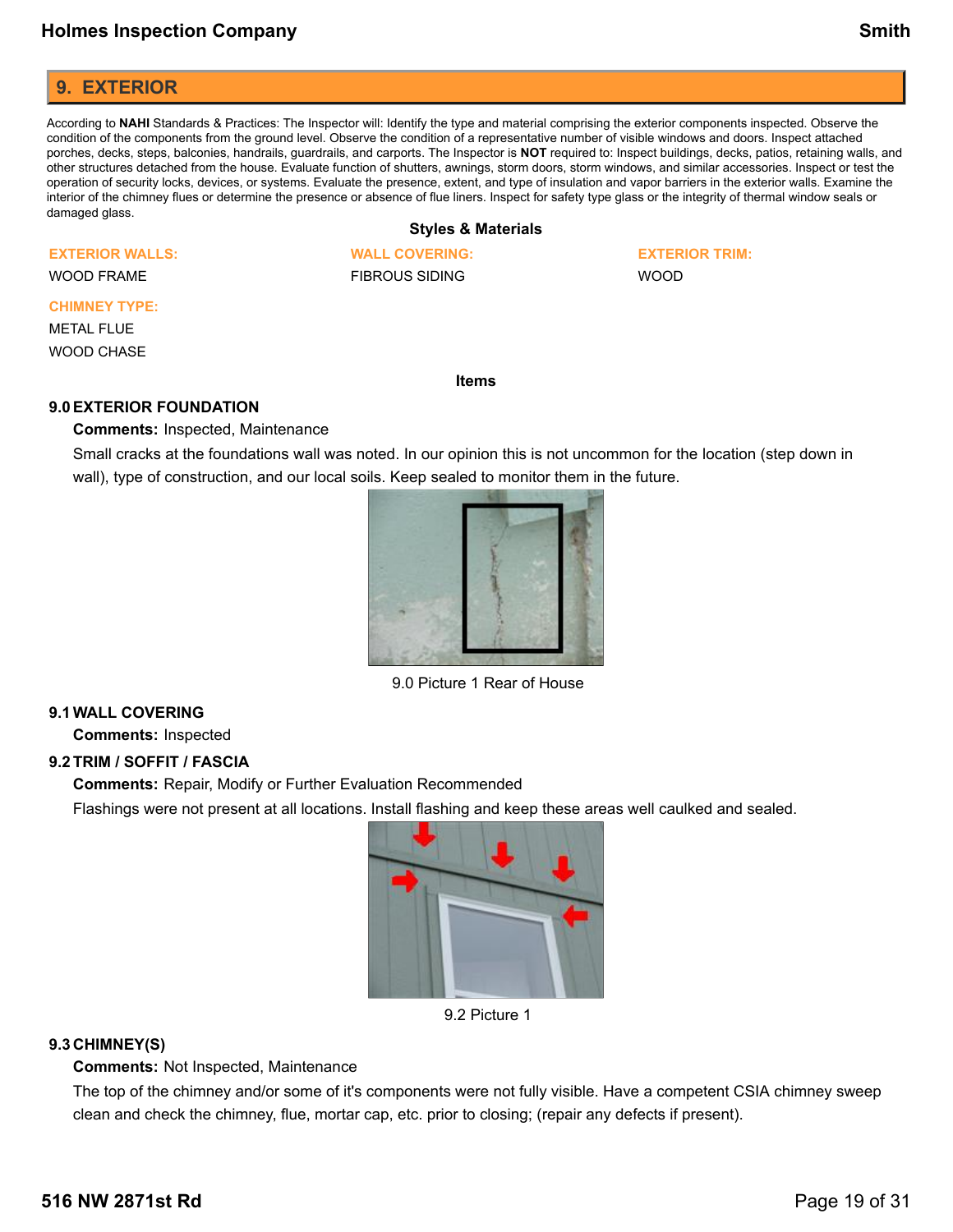### <span id="page-19-0"></span>**10. FOUNDATION**

According to NAHI Standards & Practices: The Inspector will: identify the type of structure and material comprising the structure, observe the condition and serviceability of visible exposed areas of foundation walls, grade slab, bearing walls, posts, piers, beams, joists, trusses, subfloors, chimney foundations, stairs and other similar structural components. Inspect the foundation for indications of flooding, moisture, or water penetration. Observe subfloor crawlspace ventilation and vapor barriers. Observe a sump pump when present. Inspect visible and accessible wood framing members. Observe the visible condition of the floor slab when present. The Inspector is **NOT** required to: enter subfloor crawl spaces with headroom less than 3 feet, obstructions, or other detrimental conditions that would make it unsafe for the inspector. Move stored items or debris to gain access. Enter areas which, in the Inspectors opinion, may conditions or materials hazardous to the health and safety of the Inspector. Operate sump pumps with internal/water dependent switches.

**Styles & Materials**

| <b>FOUNDATION TYPE:</b><br><b>BASEMENT</b> | <b>FOUNDATION WALLS:</b><br><b>CONCRETE</b><br><b>WOOD FRAME</b> | <b>FOUNDATION FLOOR:</b><br><b>CONCRETE</b> |
|--------------------------------------------|------------------------------------------------------------------|---------------------------------------------|
| <b>OBSERVED BY:</b><br>ENTERED AREA        | <b>SUB FLOOR SYSTEM:</b><br>$2 \times 10$<br>WOOD JOISTS         | <b>SUPPORT COLUMNS:</b><br><b>STEEL</b>     |
| <b>SUPPORT SYSTEM:</b><br>STEEL I-BEAM     | <b>FOUNDATION WATER CONTROL SYSTEM:</b><br><b>NOT VISIBLE</b>    |                                             |
|                                            |                                                                  |                                             |

**Items**

#### **10.0VISIBLE FOUNDATION WALLS**

#### **Comments:** Inspected, Maintenance

Small cracks at the foundations wall was noted. In our opinion this is not uncommon for this location, type of construction, our local soils and is not structurally significant. Keep them sealed to monitor them in the future.



10.0 Picture 1

#### **10.1VISIBLE FOUNDATION FLOORS**

**Comments:** Inspected

Courtesy view of unfinished basement area.



10.1 Picture 1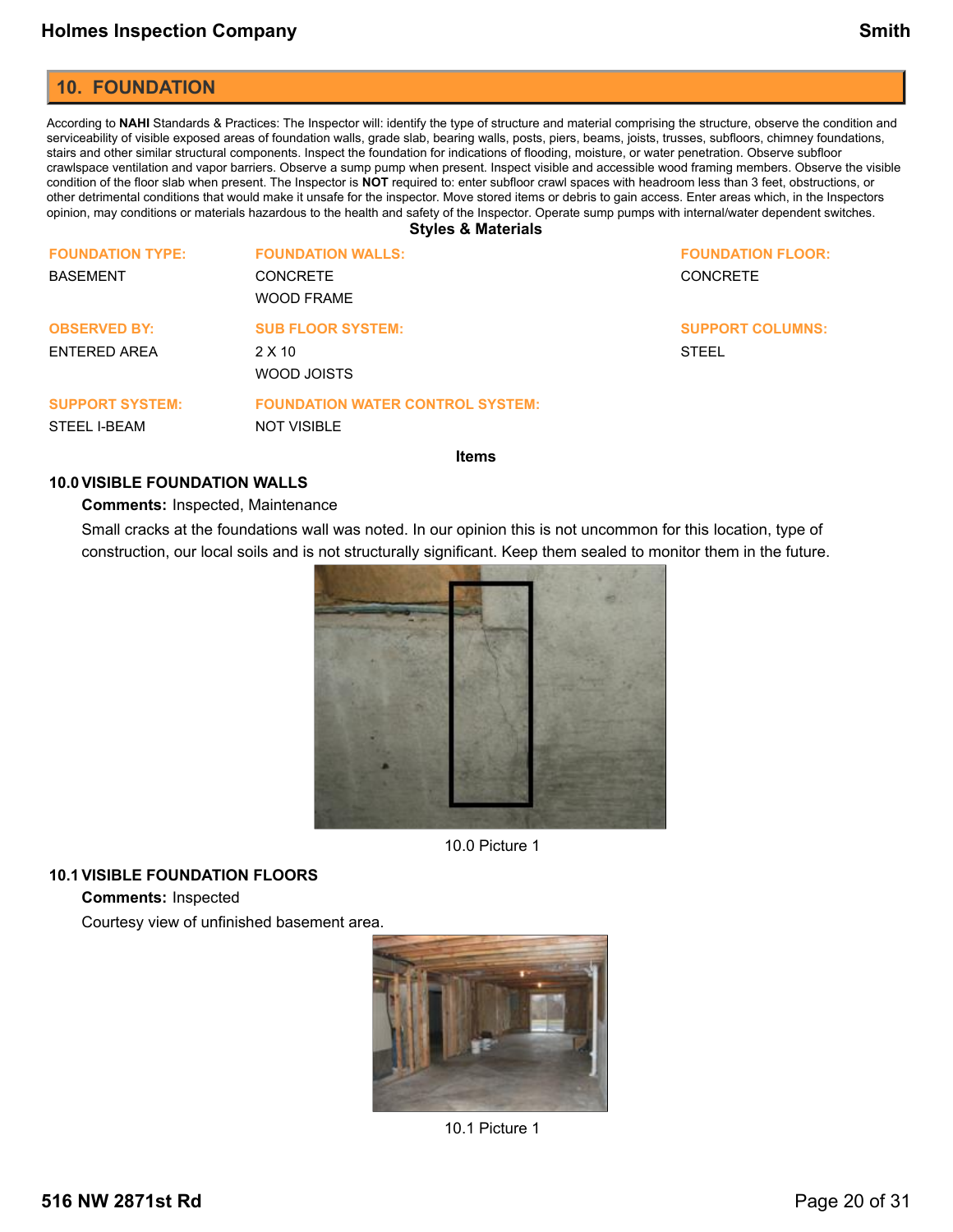### **10.2VENTILATION**

**Comments:** Inspected

# **10.3VAPOR BARRIER**

**Comments:** Inspected

### **10.4INSULATION**

**Comments:** Inspected

## **10.5VISIBLE SUB-FLOOR / WALL FRAMING**

**Comments:** Inspected

Courtesy view of steel I-beam, floor joists, etc.



10.5 Picture 1

### **10.6WATER ENTRY**

**Comments:** Inspected

There were no active moisture leaks noted at the time of our inspection.

### **10.7SUMP PUMP**

**Comments:** Not Present

The home has a walk-out basement so a sump pump is not mandated by building codes. There is a gravel lined pit present. It may house a clean-out for plumbing OR it may be to relief pressure from any water that gets trapped below the floor slab. You may want dig in the gravel to verify what's in there if anything.



10.7 Picture 1

**10.8 ADDITIONAL COMMENTS Comments:** Maintenance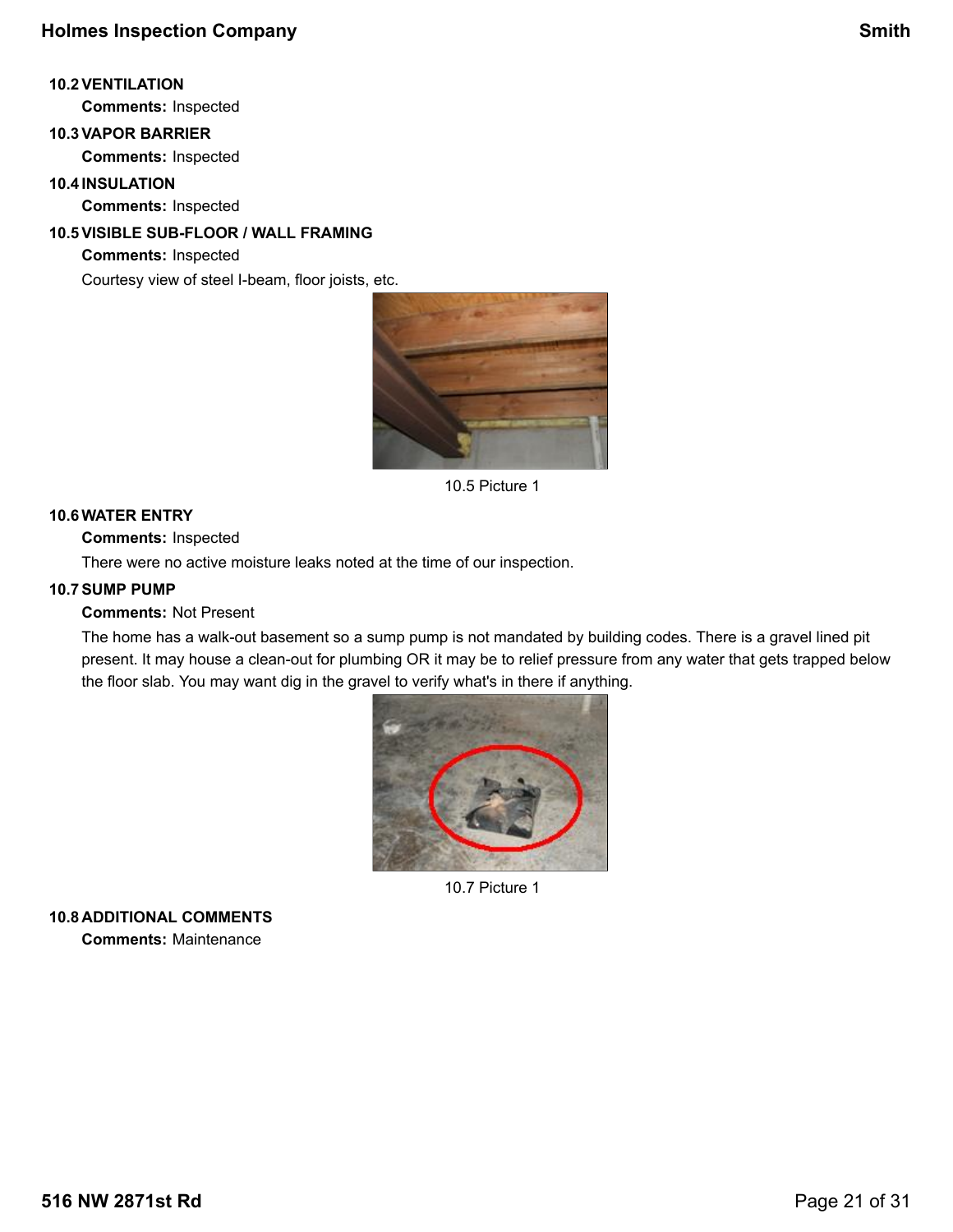The basement stairs bounce. The stringers at the top don't reach the rim joist, so they are nailed to a piece of plywood hanging from the rim joists. To stabilize the stairs, a support across the top or a post under them (at the top) could be easily installed. This was discussed with the buyer on site.



10.8 Picture 1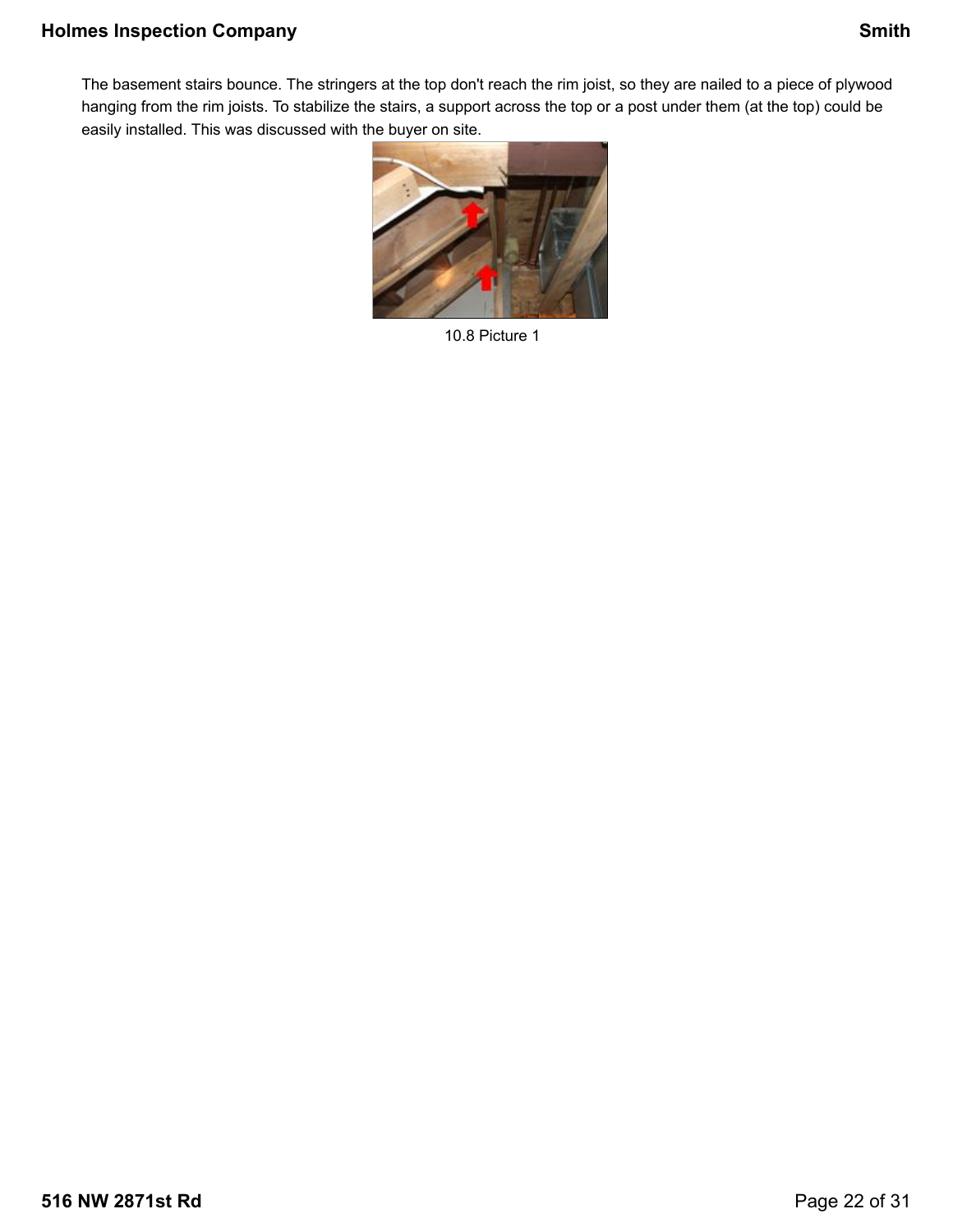### <span id="page-22-0"></span>**11. INTERIORS**

According to **NAHI** Standards & Practices: The Inspector will observe the visible condition of the surfaces of walls, ceilings, and floors relative to structural integrity and evidence of water penetration. Verify the presence of steps, stairways, guardrails and handrails and observe their condition. Inspect the exterior condition of the kitchen countertops and kitchen cabinets. Describe type, material, condition and operation of a representative number of doors and windows. Observe the condition of fireplaces, dampers, fireboxes and hearths readily visible. Locate and observe a representative number of electrical outlets/fixtures and wiring in each room. Comment on presence or absence of smoke detectors. Observe condition and operation of plumbing fixtures and components in each room. The Inspector is **NOT** required to: Ignite fires in a fireplace or stove to determine the adequacy of draft, perform a chimney smoke test, or inspect any solid fuel device in use. Evaluate the installation or adequacy of inserts, wood burning stoves, or other modifications in a fireplace, stove, or chimney. Determine clearance to combustibles in concealed areas. Determine cosmetic condition of ceilings, walls, floor coverings, and components. Determine if the bath and/or kitchen vent fan ducting exhausts air to the exterior of house. Inspect a central vacuum system, intercom, security alarms, household appliances, recreational facilities, test or operate gas logs, built-in gas buring appliances, grills, stoves, etc.

**Styles & Materials**

| <b>WINDOW TYPE:</b><br><b>THERMAL PANE</b><br><b>VINYL</b> | <b>INTERIOR WALLS:</b><br>DRYWALL   | <b>INTERIOR CEILINGS:</b><br><b>DRYWALL</b> |
|------------------------------------------------------------|-------------------------------------|---------------------------------------------|
| <b>FIREPLACE TYPE:</b><br><b>METAL PREFAB</b>              | <b>FIREPLACE (S):</b><br><b>ONE</b> |                                             |
| <b>DAMPER</b>                                              |                                     |                                             |

**Items**

#### **11.0EXTERIOR DOORS**

**Comments:** Inspected

#### **11.1INTERIOR DOORS**

**Comments:** Inspected

#### **11.2INTERIOR WINDOWS**

**Comments:** Inspected

**FYI -** Screen or storm windows are not examined as part of the home inspection.

#### **11.3INTERIOR WALLS**

**Comments:** Inspected

**11.4INTERIOR CEILINGS**

**Comments:** Inspected

#### **11.5INTERIOR FLOORS**

**Comments:** Inspected

### **11.6INTERIOR STAIRS / HANDRAILS / BALCONIES**

**Comments:** Inspected

### **11.7FIREPLACE(S)**

**Comments:** Not Inspected, Maintenance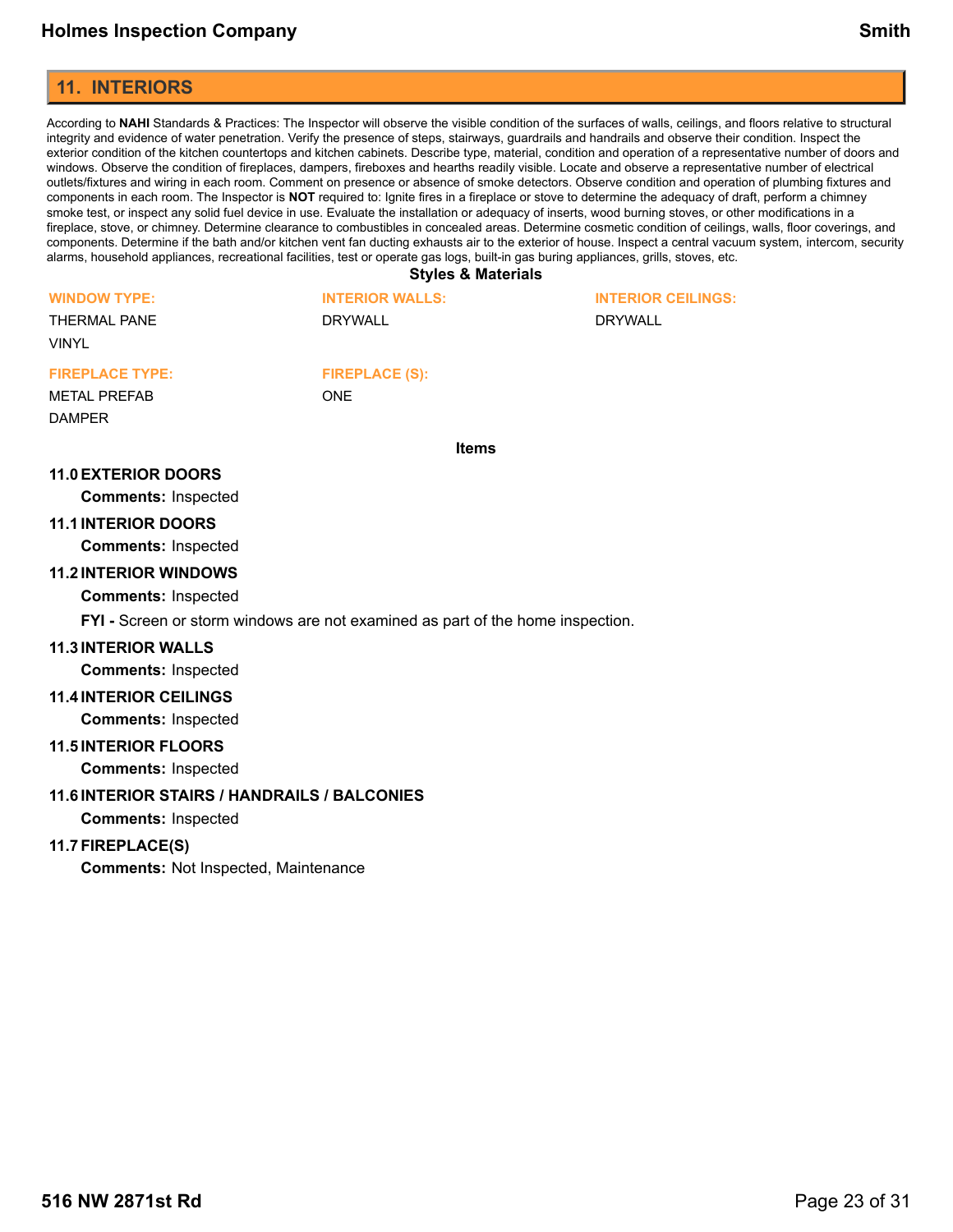# **Holmes Inspection Company Smith**

Creosote was visible in part of the metal flue. The flue was not fully visible. Although we attempt to determine if they are dirty or not, most flues are not fully visible and are therefore not inspected during a visual home inspection. We recommend having this cleaned and checked prior to closing by a certified chimney sweep.



11.7 Picture 1 Courtesy View of Fireplace

11.7 Picture 2 Creosote in Flue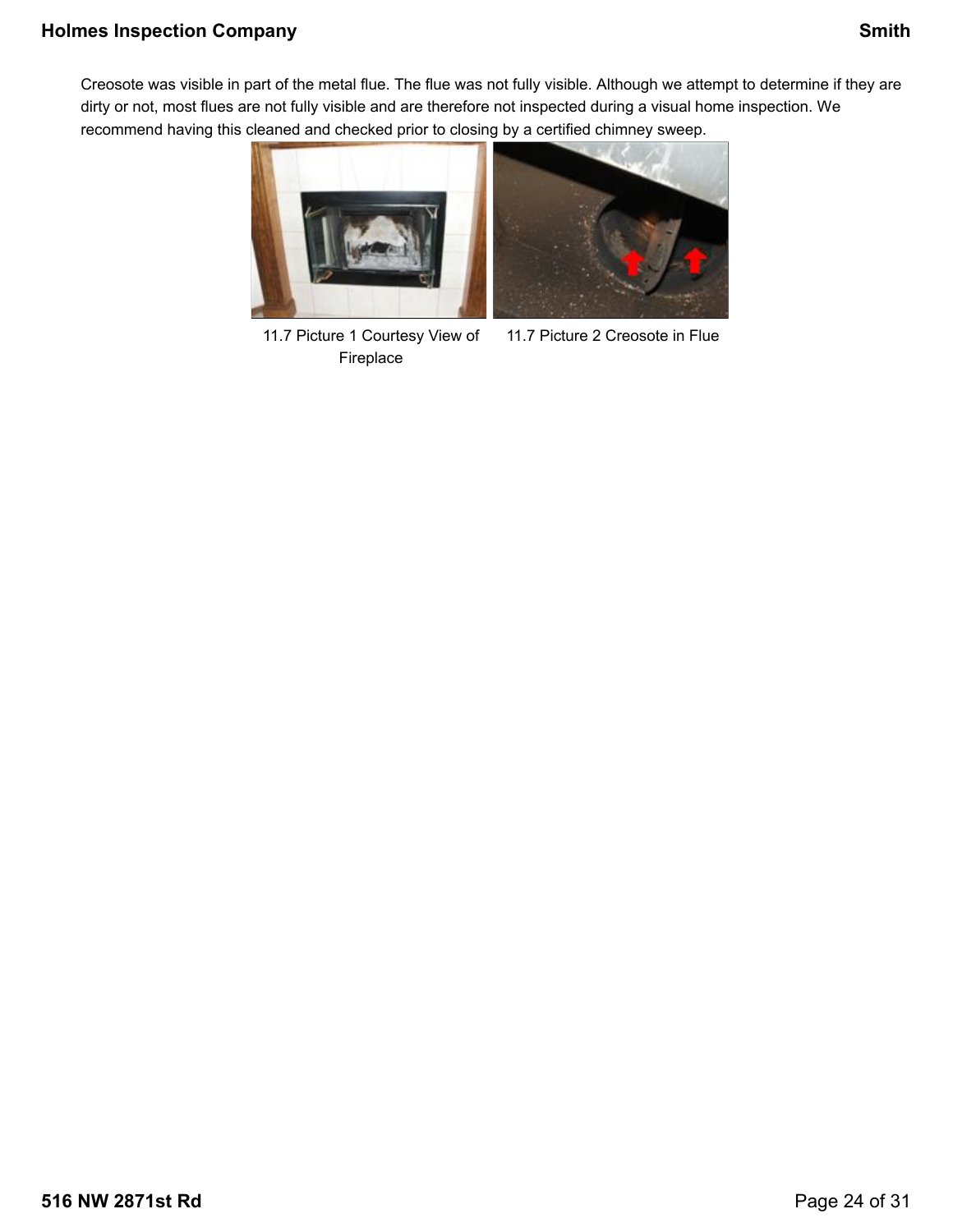# <span id="page-24-0"></span>**12. GARAGE & ATTIC**

According to **NAHI** Standards & Practices: The Inspector will: Identify type and material of door(s). Observe the condition and function of listed components; electric, plumbing, heating. Inspect vehicle doors for type, general condition, and intended function by manual operation or by use of permanently affixed opener(s). The Inspector is **NOT** required to: verify or certify safe operation of any auto-reverse or related safety function(s) of a vehicle door. The Inspector will: determine the presence of attic insulation and its approximate thickness, investigate evidence of the presence of water penetration. Describe material comprising the roof structure in the visible attic area. Observe the condition of the visible roof structure and attic components where readily and safely accessible The Inspector is **NOT** required to: enter attic spaces with headroom of less than 5 feet, with insulation covering the ceiling joist or bottom truss cord, or if there are obstructions, trusses, or other detrimental conditions. Break or otherwise damage the surface finish or weather seal on, and around access panels and covers to gain attic access.

#### **Styles & Materials**

| <b>GARAGE TYPE:</b>          | <b>ROOF COVERINGS:</b>     | <b>ATTIC DESCRIPTION:</b> |
|------------------------------|----------------------------|---------------------------|
| ATTACHED                     | SAME AS HOUSE              | FULL.                     |
| <b>ROOF / CEILING FRAME:</b> | <b>ATTIC INSPECTED BY:</b> | <b>INSULATION:</b>        |
| RAFTERS & JOISTS             | VIEWED FROM ACCESS         | <b>LOOSE</b>              |
|                              |                            |                           |

#### **INSULATION DEPTH:**

5 to 7 INCHES +/-

#### **Items**

### **12.0GARAGE ROOF**

#### **Comments:** Inspected, Maintenance

The roofing was the same type and condition as the house (see comments on the roof page).

#### **12.1GARAGE FLOOR / FOOTINGS**

**Comments:** Inspected

#### **12.2GARAGE WALLS / CEILING**

**Comments:** Inspected

#### **12.3 HOUSE DOOR / EXTERIOR DOOR**

**Comments:** Inspected

#### **12.4VEHICLE DOOR(S)**

**Comments:** Inspected

The door opener(s) reversed properly.

#### **12.5GARAGE ELECTRICAL**

**Comments:** Inspected, Maintenance

**FYI** - Electrical outlet(s) at the garage did not have GFCI protection.

#### **12.6 ATTIC CAVITY**

#### **Comments:** Inspected

Courtesy view of attic. There were minor moisture stains in attic that were dry at this time. Monitor this in the future. We recommend adding more insulation for energy efficiency.



12.6 Picture 1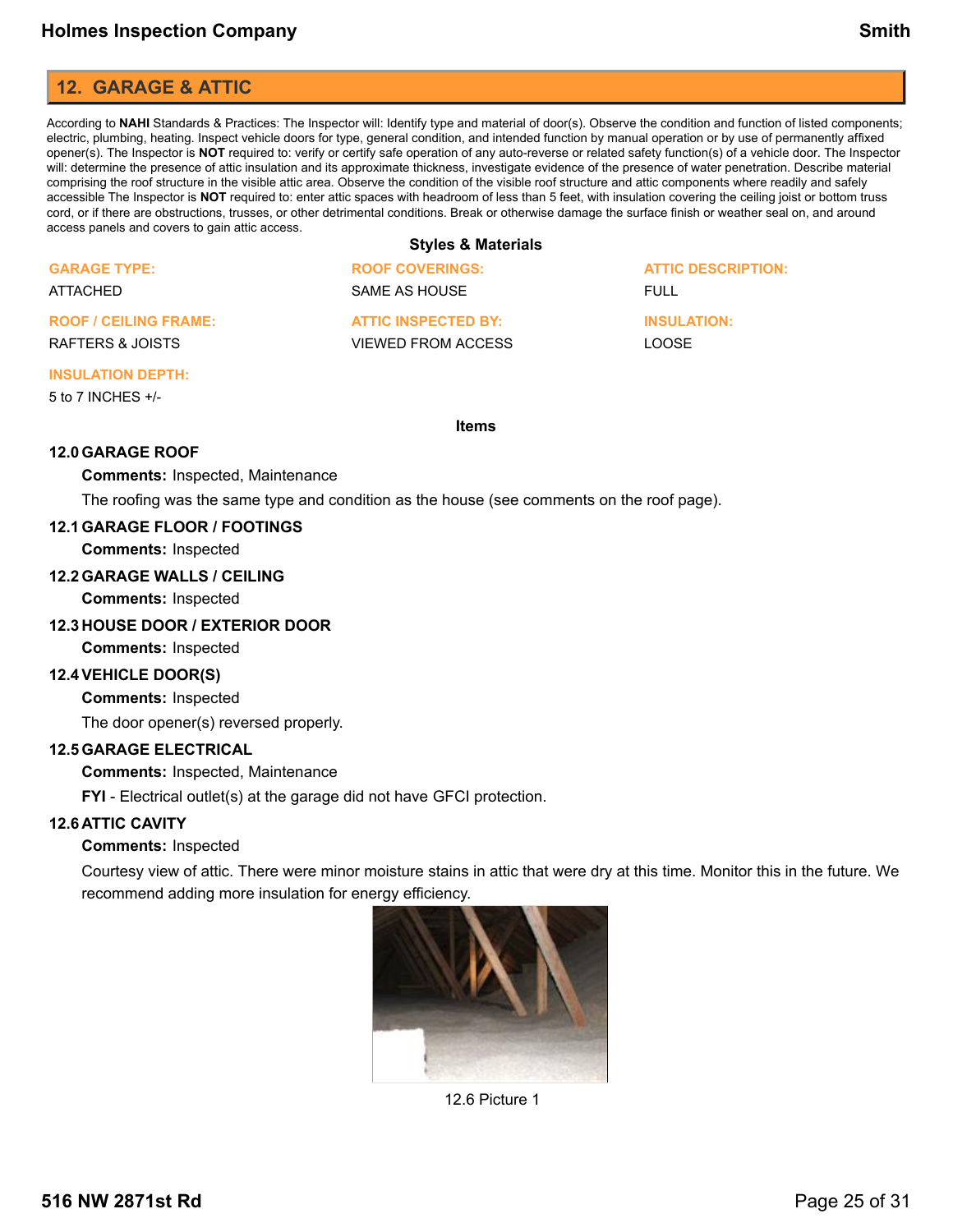# <span id="page-25-0"></span>**13. MISCELLANEOUS**

#### **Items**

### **13.0PRIVATE WASTE DISPOSAL SYSTEMS**

#### **Comments:** Not Inspected

(1) A private waste system was present. We are not licensed septic inspectors and no destructive or intrusive septic system or lagoon testing was performed by this company. It is our understanding that state or federal standards recommend certain things like fencing around a lagoon, that this one did not have.



13.0 Picture 1 13.0 Picture 2

(2) The lagoon had an overflow pipe inside its banks, that passed through the "Bern" then looked like if it was in use it would filter downhill to what appears to be a community storm type drain going to a dry creek bed or causeway. Your septic contractor can evaluate this and determine if it is a health issue or not.

A licensed septic contractor can provide testing on the system installation, test the waste disposal system, and verify the correct operation and proper performance of the system



13.0 Picture 3 Overflow Tube in Lagoon

13.0 Picture 4 Overflow Outside Lagoon

13.0 Picture 5 Community Drain Pipe

#### **13.1 RADON**

**Comments:** Not Inspected

*Prepared Using HomeGauge <http://www.HomeGauge.com>* : Licensed To Holmes Inspection Company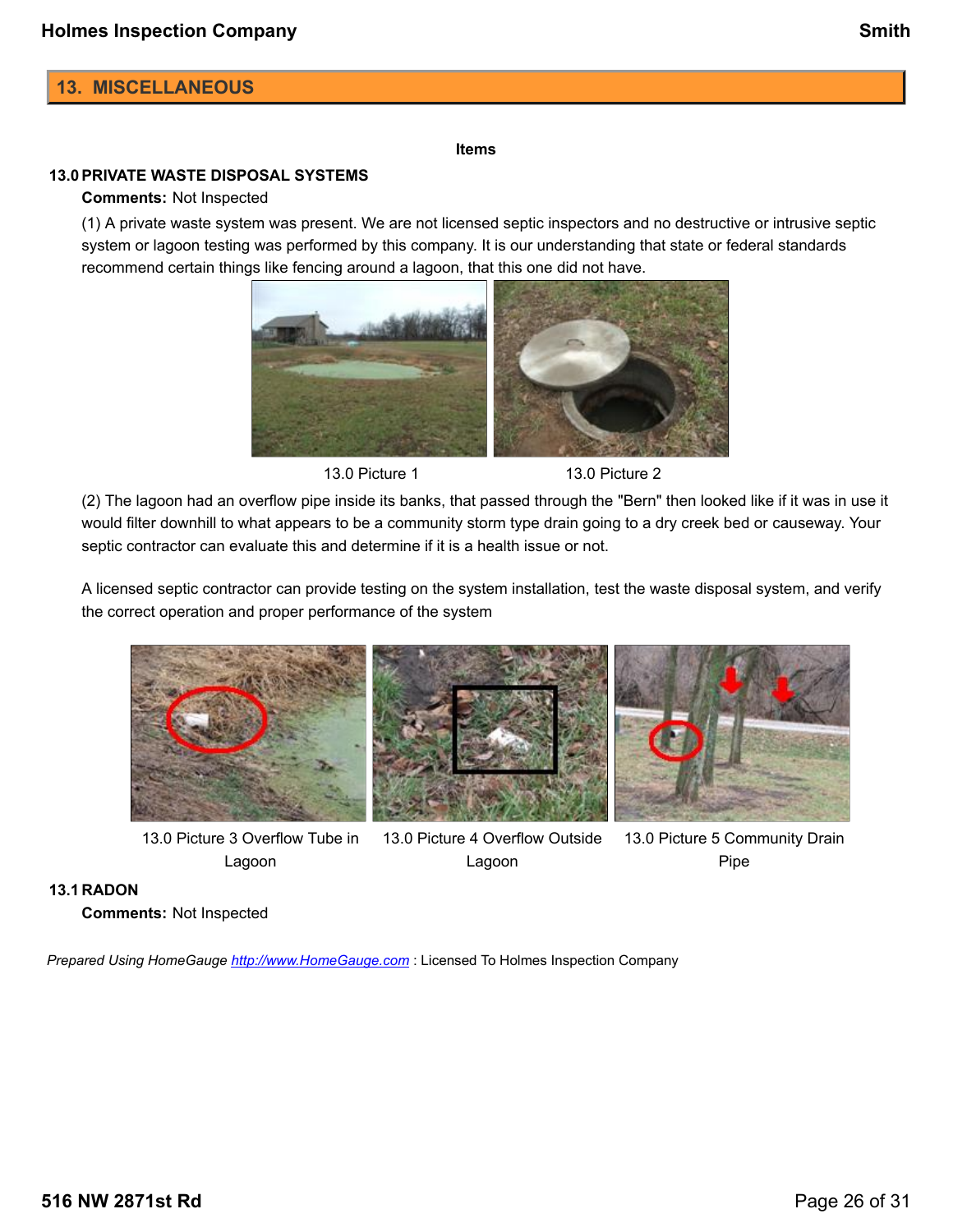# <span id="page-26-0"></span>**General Summary**

# **Holmes Inspection Company**

# **theholmescompany@hotmail.com (816) 455-8787**

# **Customer**

Jamie Smith

### **Address**

516 NW 2871st Rd

Kingsville MO 64061

### **1. KITCHEN & LAUNDRY**

### **1.1 KITCHEN SINK**

### **Repair, Modify or Further Evaluation Recommended, Maintenance**

(1) The sink spray wand is leaking.

### **1.3 RANGES / OVEN(S)**

### **Maintenance**

The anti-tilt device was not presently installed at the range legs. This is a safety feature and prevents the range from tilting and spilling hot liquids or food. This is a simple safety improvement that should be installed.

### **1.6 KITCHEN ELECTRICAL COMMENTS**

### **Repair, Modify or Further Evaluation Recommended**

A GFCI was not present at the electrical outlet to the right of the kitchen range. Current safety standards recommend their use at all kitchen counter top areas.

### **2. BATHROOM(S)**

### **2.1 SINK(S) / VANITY(S)**

### **Repair, Modify or Further Evaluation Recommended**

The master vanity sink drains very slowly and appeared clogged. Service and Repair.

### **2.3 ELECTRICAL**

### **Repair, Modify or Further Evaluation Recommended**

The GFCI outlet was defective or not operating properly at the master. Service and Repair.

### **2.6 MAINTENANCE / UPGRADE / IMPROVEMENT**

### **Repair, Modify or Further Evaluation Recommended**

**For Safety** - The can lights over the showers in both bathrooms should have a protective lens to prevent glass from falling in the shower or tub area in case the bulb breaks. Or they should be completely outside the zone that could allow falling glass to get into the tub/shower enclosures. Service and Correct.

### **3. PLUMBING SYSTEM**

### **3.2 VISIBLE DRAIN / WASTE / VENT LINES**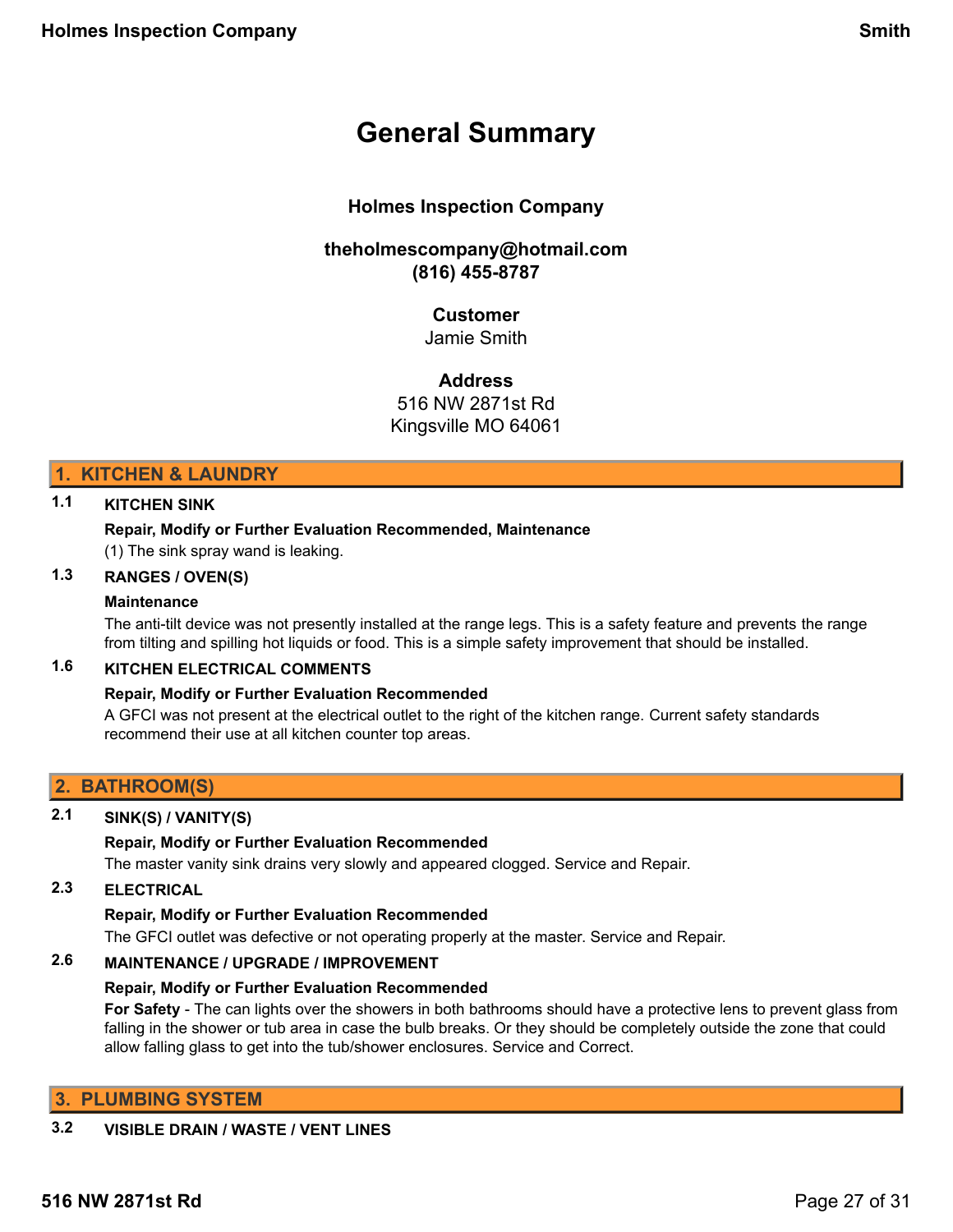### **3. PLUMBING SYSTEM**

#### **Repair, Modify or Further Evaluation Recommended**

There is an improper "S-Trap" at the basement sink. These are typically not connected to the venting system for the building and can allow sewer gas back into the fixture, let the trap go dry, allow slow draining, etc. Although commonly seen in older homes, this type of trap has not been allowed by plumbing codes for over 20 years. This could be corrected by installing an "AAV" (air admittance valve) at this location. This was discussed with the buyer on site.

### **3.4 WATER HEATER(S)**

#### **Maintenance**

(1) The water heater is installed in the basement garage directly on the floor. There is a separation wall to protect it from direct vehicular impact, but there are no doors, wall, etc to close it off from the garage. As is, the lower heating element has potential exposure to combustion sources - AND - under current safety standards it should not. Due to the location, we recommend installing a wall and/or door(s) with self-sealing thresholds at the 2 openings that go from the garage to the water heater area.

### **3.5 ADDITIONAL COMMENTS**

#### **Not Inspected**

See "Miscellaneous Section" regarding comments on lagoon.

### **4. HEATING SYSTEM**

## **4.0 HEATING SYSTEM CONTROLS**

#### **Inspected, Maintenance**

The installer has put multiple wires on each connection on the heat strip breakers inside the electric furnace. This is a common but improper wiring practice as its very hard to get the same amount of torque on the wire under the screw when there are multiple wires under the screw. HVAC contractor to correct.

### **4.1 HEATING SYSTEM OPERATION**

#### **Maintenance**

(2) The outside unit is labeled a heat pump. Every time we turned the heat on it went straight to the electric furnace. In the mid 40's we would have anticipated the outside unit coming on at least once to start with, but it never did in the heating mode. We recommend having a service call from a competent heat pump contractor to Service and Correct for the proper operation.

### **5. ELECTRICAL SYSTEMS**

#### **5.1 MAIN PANEL & SUB-PANEL**

#### **Repair, Modify or Further Evaluation Recommended**

(2) The breaker for the A/C unit does not match its data tag. The data tag says the maximum size should be 30 Amp. The breaker is a 50 Amp. We recommend a licensed electrician repair / modify as needed.

(3) One or more of the breakers was oversized for the wiring it controls. (Example - the bottom breaker is a 20 Amp breaker and the wires going to it appear to be the same size as those on the 15 Amp breaker above it. Have your electrician verify which is correct - then repair as needed.

## **5.2 BRANCH WIRING**

#### **Repair, Modify or Further Evaluation Recommended**

(1) We noted missing cover plate(s) and outlet cover with exposed wiring at a few places in the basement area. Correct as needed.

(2) Under current safety standards and building codes, a Ground Fault Circuit Interrupter (GFCI) is recommended at electrical outlets in "all wet areas" such as: bathrooms, kitchens, garages, wet bars, the exterior, unfinished basements, etc. **MANY** of these type locations at this property lack proper GFCI protection (such as the front outside electrical outlets, the upper garage outlets, 1 outlet at the kitchen counter-top right of the range, the lower garage, and most of those in the unfinished basement). A licensed electrician should install these at all applicable areas.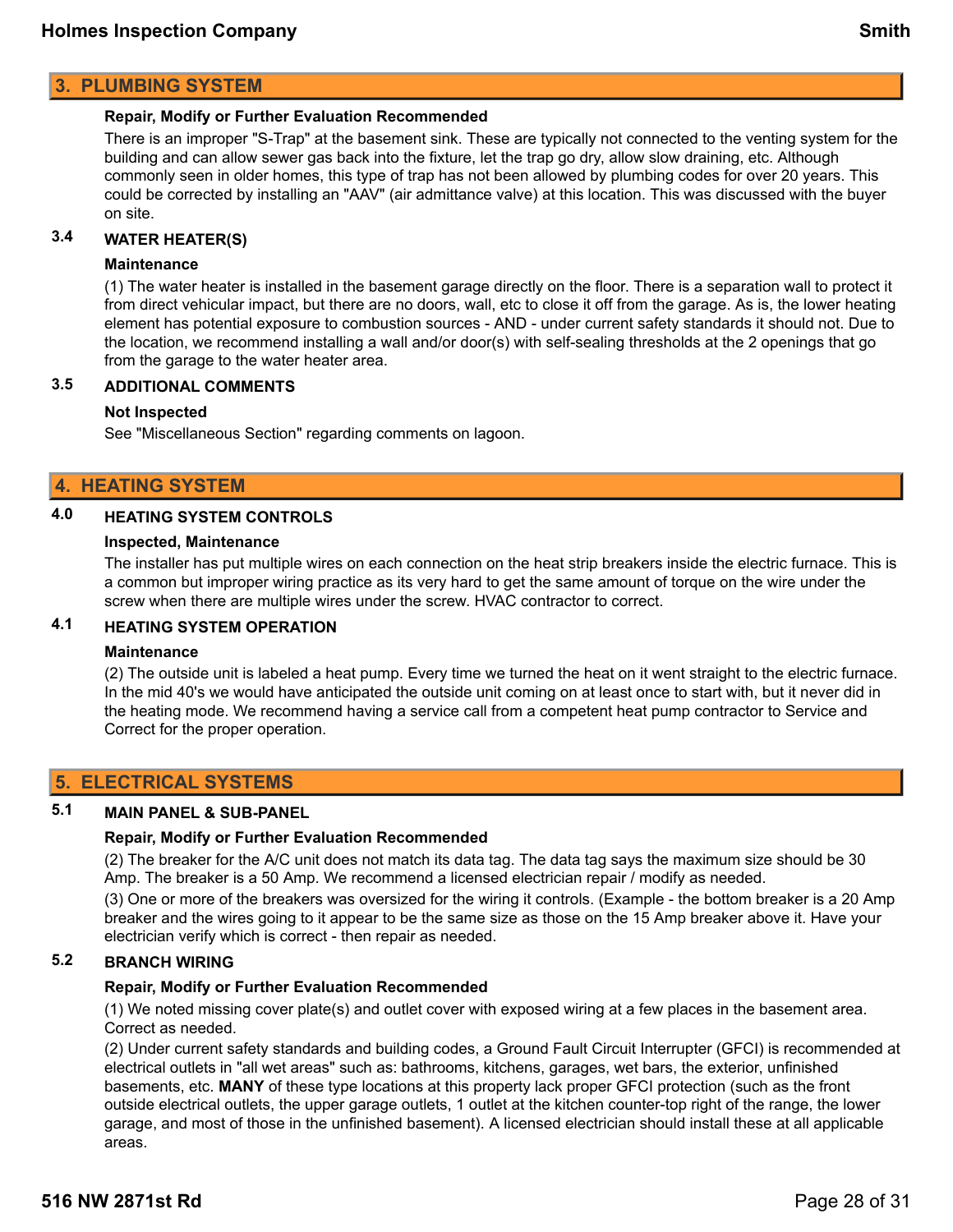### **6. COOLING SYSTEM**

### **6.0 COOLING SYSTEM OPERATION**

#### **Not Inspected**

Courtesy view of the heat pump unit. We were unable to inspect the system in the cooling mode due to the outside air temperature being below 45 degrees.

The exterior condensing unit coils are clogged with dirt and debris. The electrical disconnect is directly behind the unit with less than 12" clearance. Improper location and clearance.

HVAC contractor to Service and Correct.

### **7. GROUNDS**

### **7.4 WOOD DECKS / PORCHES / STAIRS / BALCONIES**

#### **Repair, Modify or Further Evaluation Recommended, Maintenance**

(2) Joist hangers and lag bolts were missing at multiple locations under the front deck, and 1 joist was too small so someone has put spacer blocks in the joist hanger. Modify and Repair both conditions.

(3) **NOT INSPECTED:** Courtesy view of front porch / deck. We were unable to inspect under the deck / porch due to it being very low to the ground and the sides being lattice covered. Recommend removing lattice so the underside can be inspected.

### **8. ROOFING**

### **8.0 COMPOSITION ROOF COVERINGS**

#### **Repair, Modify or Further Evaluation Recommended**

There were missing shingles and raised shingles (some the ends were not sealing down - others caused by nail pops). The valley had missing sealant. Typical service and maintenance is recommended for the shingle roof. This should help ensure the water tightness of the structure and should be done on a regular basis.

### **8.2 GUTTERS AND DOWNSPOUTS**

#### **Repair, Modify or Further Evaluation Recommended**

During the rain the seam at the front over the entry was leaking. Repair as needed.

### **9. EXTERIOR**

### **9.3 CHIMNEY(S)**

#### **Not Inspected, Maintenance**

The top of the chimney and/or some of it's components were not fully visible. Have a competent CSIA chimney sweep clean and check the chimney, flue, mortar cap, etc. prior to closing; (repair any defects if present).

### **10. FOUNDATION**

#### **10.8 ADDITIONAL COMMENTS**

#### **Maintenance**

The basement stairs bounce. The stringers at the top don't reach the rim joist, so they are nailed to a piece of plywood hanging from the rim joists. To stabilize the stairs, a support across the top or a post under them (at the top) could be easily installed. This was discussed with the buyer on site.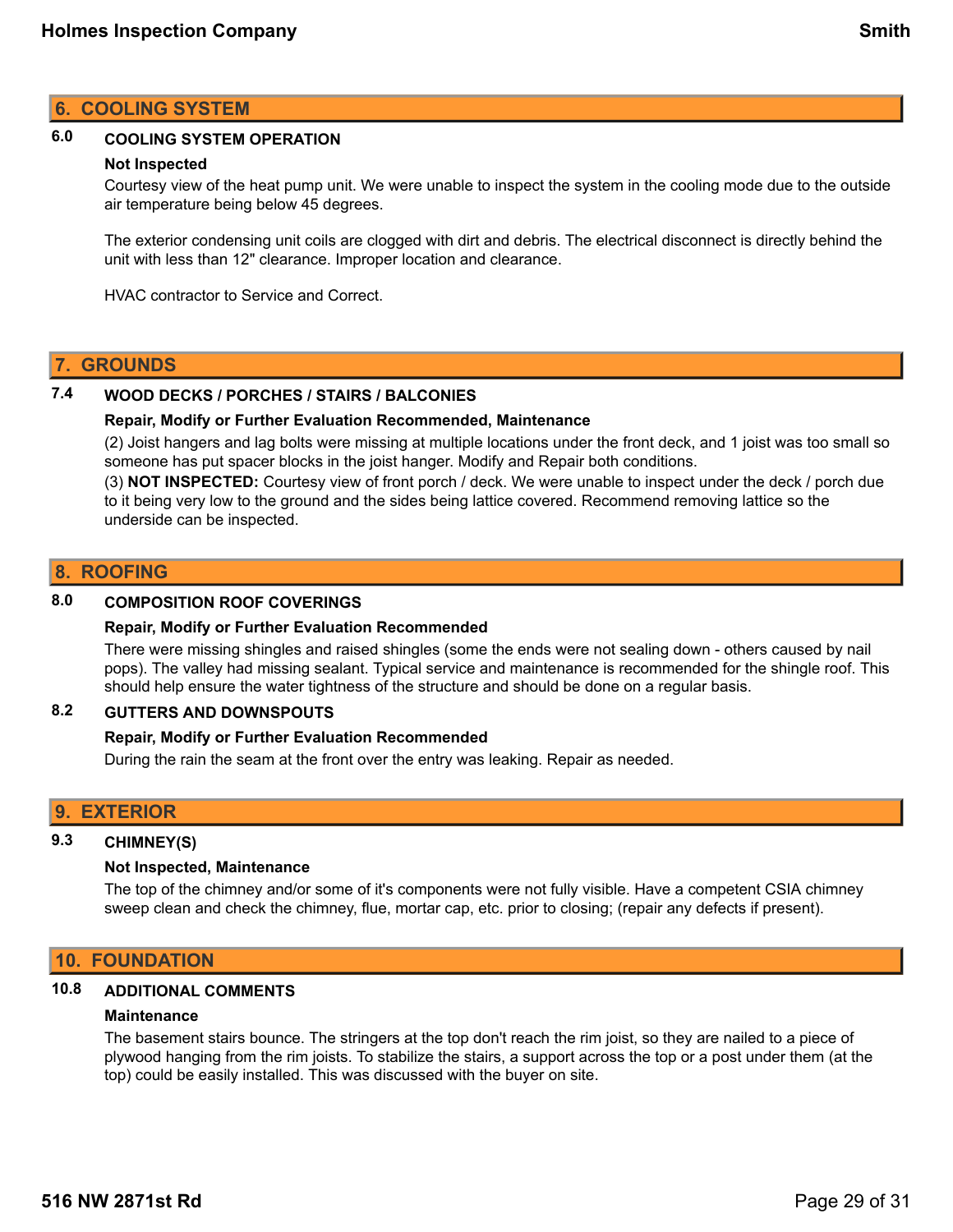# **13.0 PRIVATE WASTE DISPOSAL SYSTEMS**

### **Not Inspected**

(1) A private waste system was present. We are not licensed septic inspectors and no destructive or intrusive septic system or lagoon testing was performed by this company. It is our understanding that state or federal standards recommend certain things like fencing around a lagoon, that this one did not have.

(2) The lagoon had an overflow pipe inside its banks, that passed through the "Bern" then looked like if it was in use it would filter downhill to what appears to be a community storm type drain going to a dry creek bed or causeway. Your septic contractor can evaluate this and determine if it is a health issue or not.

A licensed septic contractor can provide testing on the system installation, test the waste disposal system, and verify the correct operation and proper performance of the system

*Prepared Using HomeGauge <http://www.HomeGauge.com>* : Licensed To Holmes Inspection Company